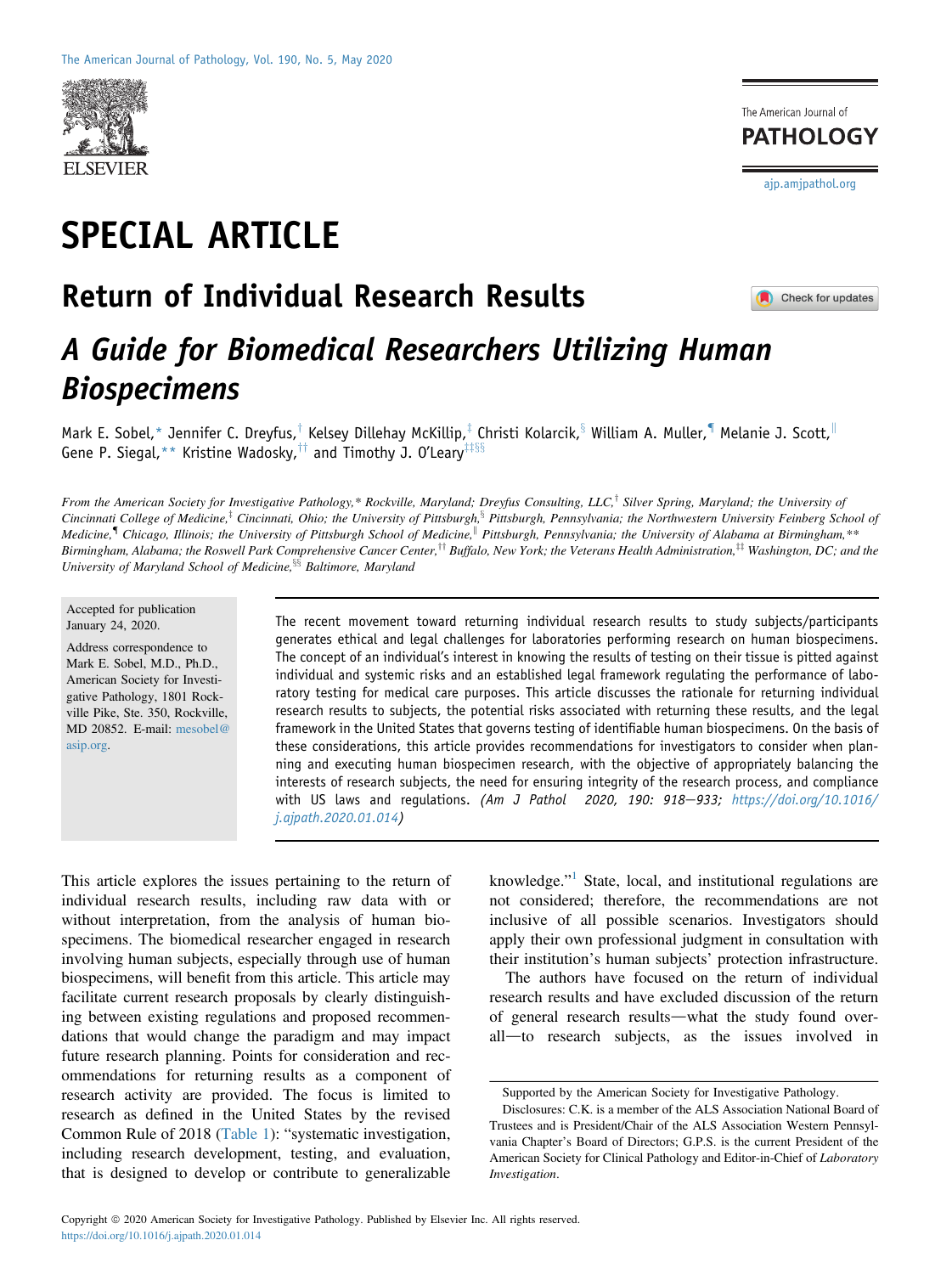conveying general research findings are substantially different from those pertaining to returning individual research results. Neither recreational genomics results, such as geographic ancestry, because they are not research results, nor clinically meaningless data, such as raw data from single-cell RNA expression studies, are covered. Although the authors draw from a wide literature with diverse perspectives,  $4-29$  $4-29$  $4-29$  some of which recommends statutory or regulatory changes, their perspective is grounded in current law, experience in research use of banked specimens and clinical laboratory operations, and positions previously espoused by the American Society for Investigative Pathology ([http://asip.org/asip/assets/](http://asip.org/asip/assets/file/documents/asiplettertonasaugust2017letteronly.pdf)file/documents/asip [lettertonasaugust2017letteronly.pdf](http://asip.org/asip/assets/file/documents/asiplettertonasaugust2017letteronly.pdf), last accessed March 2020; http://asip.org/asip/assets/fi[le/documents/asipfollowup](http://asip.org/asip/assets/file/documents/asipfollowuplettertonas101817.pdf) [lettertonas101817.pdf](http://asip.org/asip/assets/file/documents/asipfollowuplettertonas101817.pdf), last accessed March 2020). With these caveats, it is hoped through this document to clarify the practical, legal, and ethical landscape for researchers who derive data from individually identifiable biospecimens, drawing insight from the many authors who have previously explored the ethical and legal considerations surrounding research on human biospecimens. $4-29$  $4-29$ 

In recent years, there has been significant advocacy for disclosing individual research results to research subjects. Far-reaching discussions regarding the practical, legal, and ethical issues governing such disclosure have been recorded by the Secretary's Advisory Committee for Human Research Protections<sup>[30](#page-14-0)[,31](#page-14-1)</sup> (SACHRP) and the National Academies of Science, Engineering and Medicine<sup>[3](#page-13-2)</sup> (NASEM). The ethical framework provided in the Bel-mont Report,<sup>[1](#page-13-0)</sup> which provides much of the regulatory basis for research on humans and their biological material in the United States, emphasizes "respect for persons," "beneficence," and "justice" as criteria by which the ethical considerations regarding research may be understood. Respect for persons requires the recognition of an individual's autonomy (ie, their freedom of choice). For individuals capable of self-determination, respect for persons demands that individuals enter into research voluntarily after they are provided sufficient information to make an informed decision. The informed consent process requires the sharing of adequate information pertaining to the risks and benefits of participation in a manner that ensures both comprehension and that an individual's voluntary participation in research is not subject to undue influence or coercion. Beneficence is an obligation to ensure that the benefits of participation in research match the risks, a concept that is also known as clinical equipoise. Justice requires that groups who receive the benefits of research also bear its burdens, such that no group of individuals is unduly burdened or exclusively benefits from participation in research.

The recent movement toward the return of individual research results to participants is based on the belief that research subjects may potentially benefit from receiving their individual results, that this benefit may outweigh risks

associated with disclosure, and that the principles of respect for persons and beneficence favor providing individual research results. Nevertheless, the return of research results to subjects represents an "uncharted and untested" strategy for which risks and benefits are not yet fully understood.<sup>[8](#page-14-2)[,29](#page-14-3)</sup> Certain harms resulting from return of false-negative and false-positive results are probably unavoidable, including anxiety, medical expense, delay in seeking treatment, or patient confusion.<sup>[32](#page-14-4)</sup> Furthermore, biosamples in most research laboratories do not undergo the rigorous chain of custody and quality assurance procedures typical of clinical laboratories and hence there is less certainty that biosamples are correctly identified.<sup>[8](#page-14-2)</sup> Several government agencies provide cautions about tests provided directly to consumers $33$ by clinical laboratories regulated by the US Department of Health and Human Services under the Clinical Laboratory Improvement Amendments of  $1988^{34}$  $1988^{34}$  $1988^{34}$  (CLIA). The perceived need of subjects to follow up on misleading results may place demands on health care practitioners and systems, and may not be covered by insurance companies that could reasonably view counseling and confirmatory testing as not medically necessary.

The movement toward the return of individual results to research subjects introduces philosophical, practical, and legal challenges for investigators engaged in the analysis of individually identifiable biological specimens. Although the donation of a biospecimen for research has traditionally been considered an altruistic gift to the community at large, a commitment to return research results to individual tissue donors generates a reciprocal transaction, rather than a gift: "I am giving you my specimen with the expectation of receiving information about it." To the extent that there is an expectation that this information will provide a potential medical benefit to the donor, it may also generate for nonclinical laboratories a conflict with CLIA, which states: "No person may solicit or accept materials derived from the human body for laboratory examination or other procedure unless there is in effect for the laboratory a certificate issued by the Secretary under this section applicable to the category of examinations or procedures which includes such examination or procedure."<sup>[35](#page-14-7)</sup> That is, only CLIA-certified laboratories can return results that will be used for clinical purposes.

## Review of Federal Oversight of Human Biospecimen Research

#### Background

The regulatory framework for return of research results is based on terminology that may not be part of everyday vocabulary. Many of these terms are described in a glossary found in [Table 1](#page-2-0). For researchers working with samples that originated from a medical procedure, one key concept is the biospecimen, defined as any natural material from the human body, such as tissue, blood, and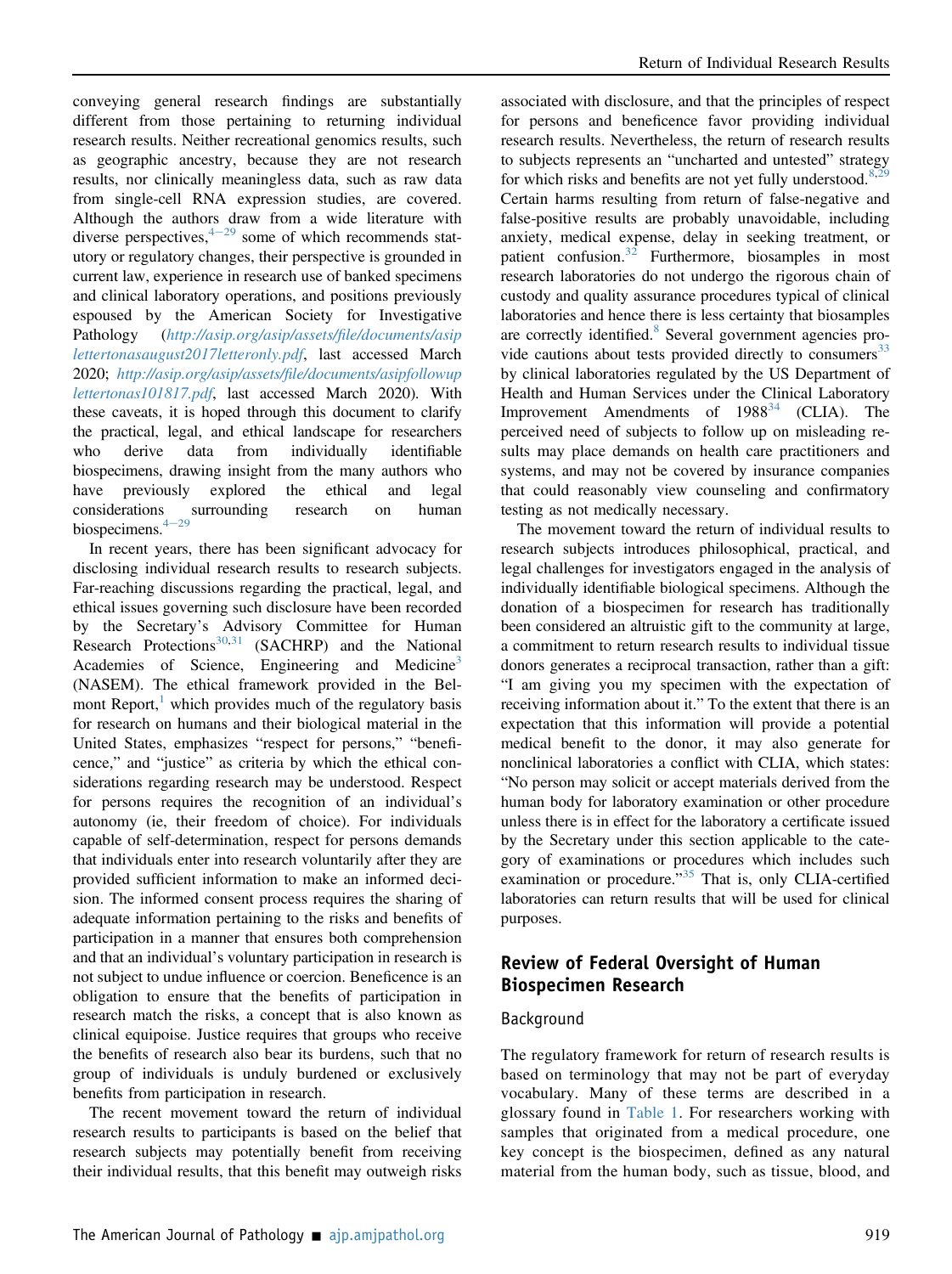<span id="page-2-0"></span>Table 1 Glossary of Terms

| <b>Belmont Report</b>                                   | The Belmont Report <sup>2</sup> was written in 1979 by the National Commission for the Protection of Human<br>Subjects of Biomedical and Behavioral Research and outlines the basic ethical principles in<br>research involving human subjects. The current US system of protection for human research<br>subjects (Common Rule) is heavily influenced by the Belmont Report.                                                                                                                                                                                                                                                                                                                                                                                                                                                                                                                                                                                                                                                                                                                |
|---------------------------------------------------------|----------------------------------------------------------------------------------------------------------------------------------------------------------------------------------------------------------------------------------------------------------------------------------------------------------------------------------------------------------------------------------------------------------------------------------------------------------------------------------------------------------------------------------------------------------------------------------------------------------------------------------------------------------------------------------------------------------------------------------------------------------------------------------------------------------------------------------------------------------------------------------------------------------------------------------------------------------------------------------------------------------------------------------------------------------------------------------------------|
| <b>Biobank</b>                                          | A biobank is a system (including facilities, personnel, and procedures) for storing and retrieving<br>biological samples, including tissue, blood, and urine; derived materials, such as cells, proteins,<br>and nucleic acids; and pertinent demographic and clinical data. Biobanks typically exist to<br>support medical and environmental research.                                                                                                                                                                                                                                                                                                                                                                                                                                                                                                                                                                                                                                                                                                                                      |
| Biospecimen (human)                                     | A human biospecimen is any natural material from the human body, such as tissue, blood, and<br>urine, as well as derived materials, such as cells and cellular analytes, including nucleic acids,<br>proteins, carbohydrates, and lipids.                                                                                                                                                                                                                                                                                                                                                                                                                                                                                                                                                                                                                                                                                                                                                                                                                                                    |
| Biospecimen (identifiable)                              | An identifiable biospecimen is a biospecimen for which the identity of the donor is or may readily<br>be ascertained by the investigator or is associated with the biospecimen. A subset of identifiable<br>biospecimens includes coded biospecimens (indirectly identifiable biospecimens). Such<br>biospecimens are samples with the individually identifiable information removed and replaced<br>with a unique code. Identifiable information is retained separately such that the code can be<br>used to link the biospecimen back to the donor. As long as a link exists that is accessible to the<br>study investigators, these biospecimens are considered indirectly identifiable. Note: The terms<br>code, link, and key are often used interchangeably.                                                                                                                                                                                                                                                                                                                           |
| Biospecimen                                             | A nonidentifiable biospecimen is a biospecimen for which the identity of the donor cannot be                                                                                                                                                                                                                                                                                                                                                                                                                                                                                                                                                                                                                                                                                                                                                                                                                                                                                                                                                                                                 |
| (nonidentifiable)                                       | ascertained by the investigator. If the key is not available to anyone on the research team, these<br>specimens are considered nonidentifiable even if the key is held in the biobank. The determining<br>factor is whether the research team has the ability to re-identify a specimen. Analysis of these<br>specimens may be conducted in a CLIA-certified laboratory, but such tests are not to be<br>considered conducted under CLIA testing regulations, as the specimen has been de-identified and<br>does not meet CLIA requirements for specimen identification.                                                                                                                                                                                                                                                                                                                                                                                                                                                                                                                     |
| Biospecimen (anonymized)                                | An anonymized biospecimen is a nonidentifiable biospecimen for which no identifiable information<br>was collected or, if collected, was not maintained and cannot be retrieved, such that there is no<br>way to identify the donor.                                                                                                                                                                                                                                                                                                                                                                                                                                                                                                                                                                                                                                                                                                                                                                                                                                                          |
| Biospecimen (de-identified)                             | A de-identified biospecimen is a biospecimen for which all of the 18 identifiers defined by the<br>HIPAA Privacy Rule have been removed.                                                                                                                                                                                                                                                                                                                                                                                                                                                                                                                                                                                                                                                                                                                                                                                                                                                                                                                                                     |
| ClinGen                                                 | ClinGen is a resource funded by the NIH to define the clinical relevance of genes and gene variants<br>for use in research and precision medicine.                                                                                                                                                                                                                                                                                                                                                                                                                                                                                                                                                                                                                                                                                                                                                                                                                                                                                                                                           |
| Common Rule                                             | The Federal Policy for the Protection of Human Subjects or the Common Rule <sup>1</sup> is the standard of<br>ethics by which government-funded research in the United States is held; nearly all US academic<br>institutions hold their researchers to these statements of rights regardless of funding. It was first<br>published in the Code of Federal Regulations in 1991 (45 CFR part 46) and codified in separate<br>regulations by 15 federal departments and agencies. The Common Rule outlines the basic<br>provisions for IRBs, informed consent, and Assurances of Compliance. The Common Rule was<br>revised in 2018; 20 agencies (including HHS) intend to follow the revised Common Rule.                                                                                                                                                                                                                                                                                                                                                                                     |
| Designated record set                                   | A group of records maintained by or for a covered entity. It includes the medical records and billing<br>records about individuals maintained by or for a covered health care provider, as defined by<br>HIPAA.                                                                                                                                                                                                                                                                                                                                                                                                                                                                                                                                                                                                                                                                                                                                                                                                                                                                              |
| Honest broker                                           | An honest broker is a neutral person or system that gathers pertinent information regarding tissue<br>and its associated data, removes identifiers or replaces them with codes, and releases only coded<br>information to researchers.                                                                                                                                                                                                                                                                                                                                                                                                                                                                                                                                                                                                                                                                                                                                                                                                                                                       |
| Human subject/research subject/<br>research participant | Recently, it has been suggested <sup>3</sup> that the term research participants should replace research<br>subjects. The authors have chosen to use the latter term because it is used in current regulations,<br>such as the Common Rule. It is more precise because participants can include research<br>investigators and health care providers who are also involved in the research study. Furthermore,<br>for much biospecimen research, those donating specimens, although recognized for their<br>important contribution, generally do not participate in the research process on an ongoing basis.<br>These terms reference a living individual (see Common Rule) about whom an investigator (whether<br>professional or student) is conducting research. Research is defined as obtaining information or<br>biospecimens through intervention or interaction with the individual, and using, studying, or<br>analyzing the information or biospecimens; or obtaining, using, studying, analyzing, or<br>generating identifiable private information or identifiable biospecimens. |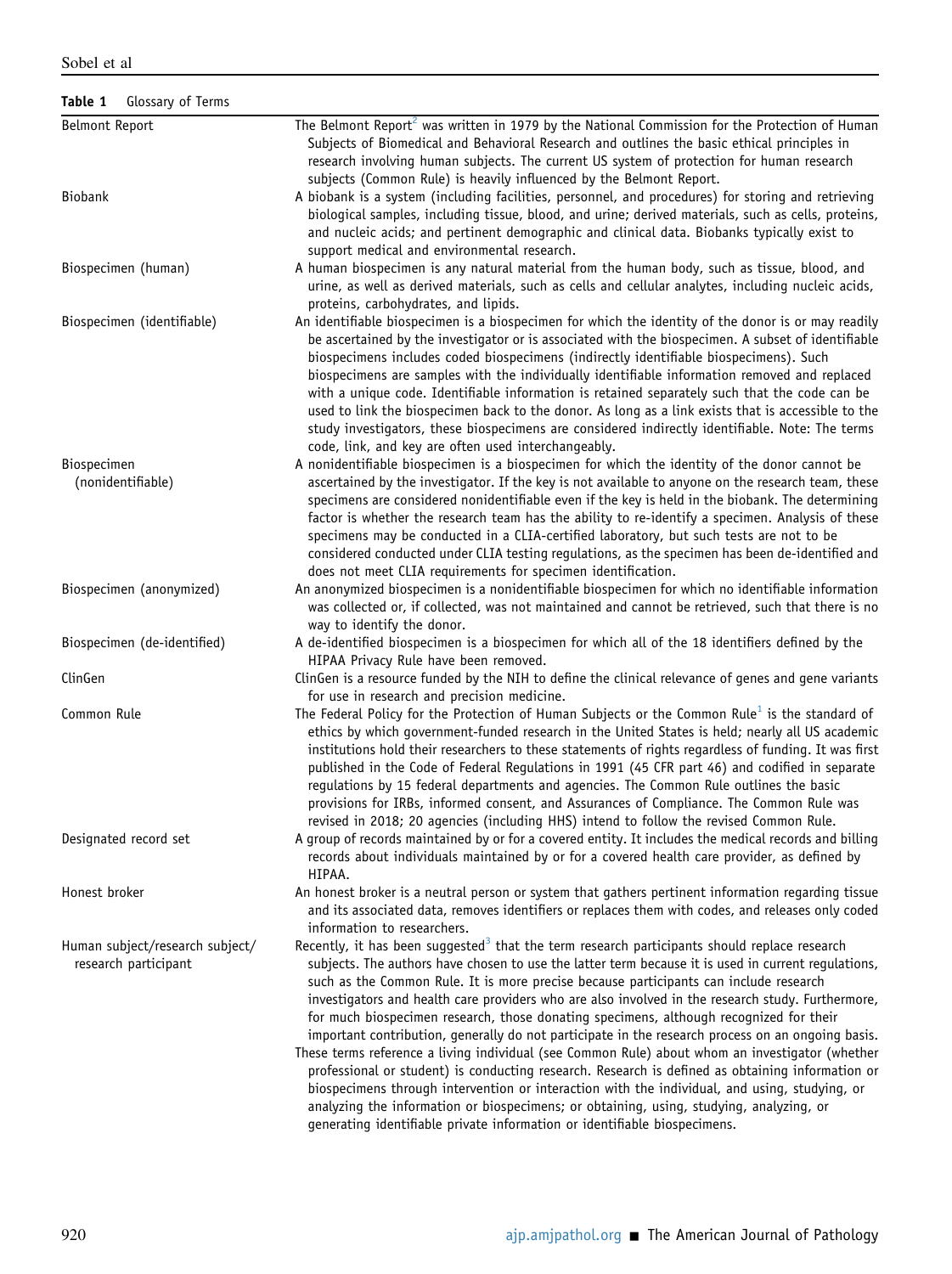| Incidental finding               | An incidental finding (also referred to as a secondary finding) is a previously undiagnosed<br>abnormality or medical condition that is discovered unintentionally and is unrelated to the issues<br>addressed in a research study.                                                                                                                                                                                                                                                    |
|----------------------------------|----------------------------------------------------------------------------------------------------------------------------------------------------------------------------------------------------------------------------------------------------------------------------------------------------------------------------------------------------------------------------------------------------------------------------------------------------------------------------------------|
| Investigational device exemption | An administration approval conducted under the authority of 21 CFR 812, which allows a medical<br>device (eq, a laboratory test) that otherwise would be required to comply with a performance<br>standard or to have premarket approval to be shipped lawfully for the purpose of conducting<br>investigations of that device.                                                                                                                                                        |
| Research                         | Research is a systematic investigation that is designed to develop or contribute<br>to generalizable knowledge.                                                                                                                                                                                                                                                                                                                                                                        |
| Secondary finding                | A secondary finding (also referred to as an incidental finding) is a previously undiagnosed<br>abnormality or medical condition that is discovered unintentionally and is unrelated to the<br>medical issues addressed in a research study.                                                                                                                                                                                                                                            |
| Secondary research               | Secondary research is research that uses data and/or specimens that have been or will be collected<br>for purposes unrelated to the (primary) study for which the specimen was collected.                                                                                                                                                                                                                                                                                              |
| Utility (clinical)               | Clinical utility is the ability for a diagnostic procedure to provide information that can be used to<br>guide medical or preventive care decisions.                                                                                                                                                                                                                                                                                                                                   |
| Validity (analytic)              | Analytic validity is a test's ability to accurately measure the analyte(s) of interest.                                                                                                                                                                                                                                                                                                                                                                                                |
| Validity (clinical)              | Clinical validity is the ability of a test result to correlate with a clinical diagnosis or outcome,<br>whether the information provides information useful for subsequent medical care or prevention<br>measures.                                                                                                                                                                                                                                                                     |
| Validity (test)                  | Test validity is the ability of a test to accurately measure what it is intended to measure (eg, the<br>presence or absence of a mutation).                                                                                                                                                                                                                                                                                                                                            |
| Vulnerable population            | A vulnerable population consists of individuals who are potentially susceptible to coercion or undue<br>influence. Children are included in this group. Other vulnerable populations include those who<br>have limited decision-making capacity, such as individuals experiencing dementia or mental<br>illness, with an impaired ability to act with autonomy (eq, prisoners), who are economically or<br>educationally disadvantaged; and/or homebound or confined to nursing homes. |

CLIA, Clinical Laboratory Improvement Amendments; HHS, US Department of Health and Human Services; HIPAA, Health Insurance Portability and Accountability Act; IRB, institutional review board.

urine, as well as derived materials, such as cells and cellular analytes, including nucleic acids, proteins, carbohydrates, and lipids. Biospecimens fall into two categories from a regulatory perspective: identifiable and nonidentifiable.

An identifiable biospecimen is a biospecimen for which the identity of the donor is or may readily be ascertained by the investigator or associated with the biospecimen. A coded biospecimen is an example of an indirectly identifiable biospecimen from which the individually identifiable information has been removed and replaced with a unique code. The identifiable information may be retained separately such that the code can be used to link the biospecimen back to the donor when appropriate. As long as a link exists and is available to the study investigators, these biospecimens are considered indirectly identifiable. The terms "code," "link," and "key" are often used interchangeably. Biobanks often serve as honest brokers for specimens identified by a code, enabling the biobank but not the investigator to trace the origins of the specimen and associated demographic and clinically relevant information. The biobank as honest broker may potentially update an investigator with new information, such as clinical outcomes, during the course of an investigation.

A nonidentifiable biospecimen is a biospecimen for which the identity of the donor cannot be ascertained by the

investigator. In its 2008 Guidance, the US Office of Human Research Protections clarified that, if the key is not available to anyone on the research team and there is no intent to identify the samples, such specimens are considered non-identifiable even if the key is held in the biobank.<sup>[36](#page-14-8)</sup> The determining factor is whether the research team has the ability to re-identify a specimen. Although analysis of nonidentifiable specimens may be conducted in a CLIA-certified laboratory, those tests are not subject to CLIA testing regulations because the specimen has been de-identified and does not meet CLIA requirements for specimen identification. There are two types of nonidentifiable biospecimens: anonymized and de-identified. An anonymized biospecimen is a biospecimen for which no identifiable information was collected or if collected was not maintained and cannot be retrieved, such that there is no way to identify the donor from whom the biospecimen was obtained. A de-identified biospecimen is a biospecimen for which all of the 18 identifiers defined by the Health Insurance Portability and Account-ability Act (HIPAA) Privacy Rule<sup>[37](#page-14-9),[38](#page-14-10)</sup> have been removed.<sup>[39](#page-15-0)</sup>

A biospecimen may contain germline cells (containing genes inherited from the parents and capable of being passed on to the next generation) as well as somatic cells; the latter contain genetic and epigenetic changes that have occurred during the life of the cells but are not generally heritable. When considering the return of individual research results, distinguishing between somatic cell and germline cell results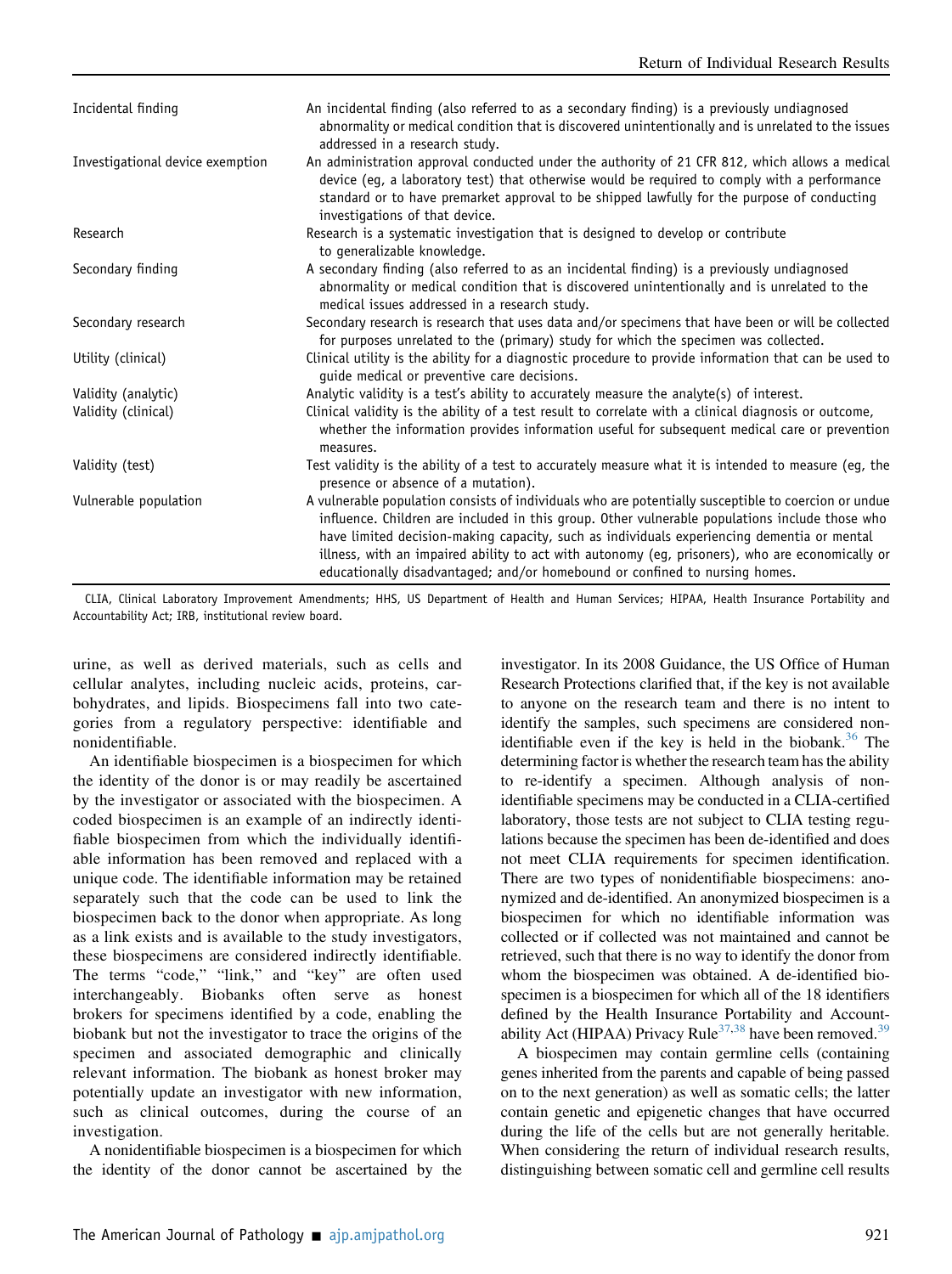has important implications, especially when research subjects make reproductive decisions or consider informing family members about predispositions to disease.

In general, work performed in the United States by investigators who use anonymized, de-identified, or coded specimens does not meet the criteria of human subjects research and is exempt from compliance with most Com-mon Rule requirements. The 20[1](#page-13-0)8 revised Common Rule<sup>1</sup> anticipates periodic rereview (at intervals of not more than 4 years) of the conditions under which a specimen may be considered nonidentifiable and thus not subject to regulations governing human subjects research. Investigators should consider the possibility that future regulations may require researchers to consider a subset of biospecimens as identifiable when certain technologies or techniques are used during research on what is currently considered a nonidentifiable biospecimen. $40,41$  $40,41$ 

In the United States, the return of individual research results is governed by a complex assortment of federal, state, and local regulations. At this time, no federal law confers a fundamental right to access individual research results. However, recent changes to federal regulations<sup>[2](#page-13-3)[,39](#page-15-0)</sup> are intended to promote transparency and to facilitate individual access to clinical and research test results. Together, these changes represent a paradigm shift in response to a growing advocacy community representing the interests of the patient, donor, and the general population. The movement is generally toward increased transparency and respect for the research subject community, encouraging information sharing with subjects. The interpretation of some federal regulations by various investigators, advisory committees, and regulatory agencies regarding the return of individual research results may appear to be discordant. These apparent disharmonies are discussed in detail below ([Laws and Regulations](#page-4-0)).

The Belmont Report<sup>[1](#page-13-0)</sup> cited earlier provides guidance on the social and ethical principles associated with research involving human subjects and forms the basis of protections that include informed consent, institutional review boards (IRBs), and the fundamental difference between research and clinical practice. The Common Rule, $<sup>2</sup>$  $<sup>2</sup>$  $<sup>2</sup>$  HIPAA Privacy</sup> Rule, $3^7$  CLIA, $3^4$  and the Federal Food, Drug, and Cosmetic  $Act^{42}$  $Act^{42}$  $Act^{42}$  (and implementing regulations) all impact human subjects research and must be considered by investigators and the IRBs responsible for ensuring adherence to both equipoise in human subjects research and compliance with ethical and legal protections of human subjects.

#### <span id="page-4-0"></span>Laws and Regulations

#### The Common Rule

The Common  $Rule<sup>2</sup>$  $Rule<sup>2</sup>$  $Rule<sup>2</sup>$  provides most of the regulatory framework governing human subjects research. Research on biospecimens and the data obtained from them are considered human subjects research unless the specimens are nonidentifiable. In addition, research using human biospecimens is not considered human subjects research if the private information or specimens were not collected specifically for the currently proposed research project through an interaction or intervention with living individuals; and the investigator(s) cannot readily ascertain the identity of the individual(s) because, for example, there are agreements, IRB-approved policies and procedures, or legal requirements in place that prohibit the release of the key to the code to the investigators under any circumstances until the individuals are deceased. $31$ 

Direct return of results from investigators to research subjects is not possible when specimens have been deidentified or coded. Indirect return of results through the honest broker providing the coded biospecimens may be possible; however, it is important that the research subject receiving these results is not able to identify the laboratory or communicate with the laboratory (which would result in re-identification of the specimen). Before designing research protocols, researchers should familiarize themselves with the obligations to return research results set forth in the agreement with the biobank. In general, most investigators use biospecimens obtained from biobanks through an honest broker and their investigations are not considered "human subjects research" under the Common Rule.<sup>[36](#page-14-8)</sup>

The revised Common  $Rule<sup>2</sup>$  $Rule<sup>2</sup>$  $Rule<sup>2</sup>$  allows for the use of broad consents under specific conditions. Although broad consent may facilitate access to biospecimens, it adds additional constraints when return of individual research results is contemplated. Under the revised Common Rule, individual consent must be obtained when there is a plan to return individual research results. ${}^{2}$  ${}^{2}$  ${}^{2}$  A broad consent is not sufficient to allow research subjects to receive results from a secondary research study.

The Common Rule specifically addresses the return of research results and requires an explicit statement in the informed consent if clinically relevant research results, including individual research results, will not be disclosed to research subjects. For example, if an investigator will not return so-called normal results and will return results only when abnormal findings are detected, this must be explicitly disclosed to the research subject.

The Common Rule does not explicitly define clinically relevant. However, results originating from CLIA-certified laboratories that meet the standards of analyte and test validity that are ordinarily provided as a part of medical care would clearly be considered clinically relevant. In the case of results obtained in research laboratories, the clinical relevance must be considered in light of the statutory language provided in CLIA (see below).

#### Clinical Laboratory Improvement Amendments of 1988 and Subsequent Updates

The CLIA statute is administered by the Centers for Medicare and Medicaid Services and regulates laboratories performing testing on human biospecimens. $34$  The goal of CLIA is to ensure the accuracy and reliability of patient test results by establishing quality standards for laboratory testing performed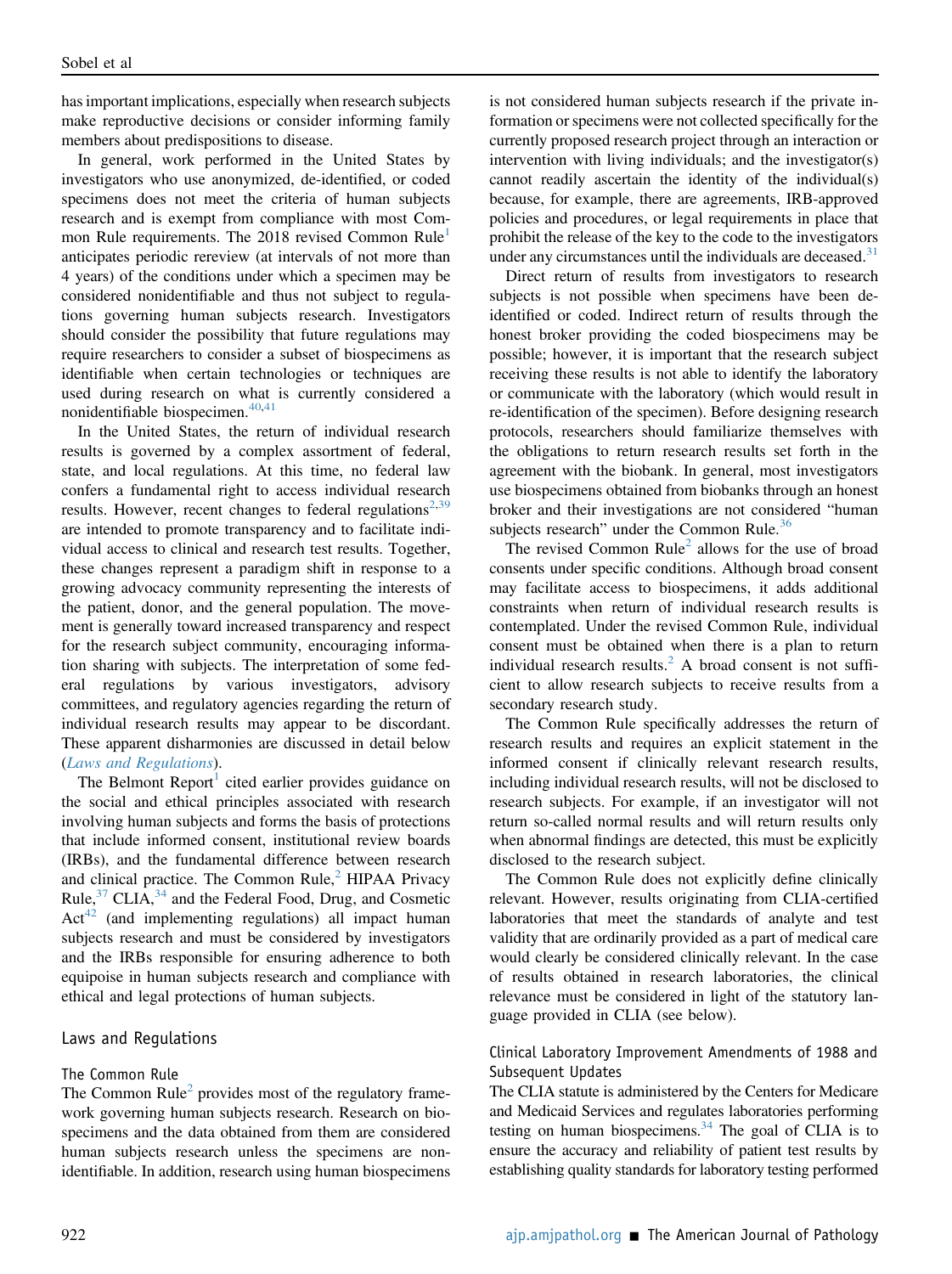on human specimens, such as blood, other bodily fluids, and tissue, for the purposes of clinical care. CLIA requires the Secretary of the US Department of Health and Human Services to certify laboratories performing clinical testing. Defined by CLIA, a laboratory is "a facility for the biological, microbiological, serological, chemical, immunohematological, hematological, biophysical, cytological, pathological, or other examination of materials derived from the human body for the purposes of providing information for the diagnosis, prevention, or treatment of any disease or impairment of, or the assessment of the health of, human beings."<sup>[35](#page-14-7)</sup> Therefore, CLIA applies when patient-specific results are reported from the laboratory to another entity and the results are made available for the purposes of diagnosis, prevention, or treatment of disease, or assessment of health. Research laboratories are defined as laboratories "that test human specimens but do not report patient-specific results for the diagnosis, prevention, or treatment of any disease or impairment of, or the assessment of the health of, individuals."<sup>[35](#page-14-7)</sup> As such, research laboratories that do not report individual patient-specific results are CLIA exempt. Careful consideration regarding the applicability of CLIA regulations must be given to the reporting of individual patientspecific research results that could be used for the diagnosis, prevention, or treatment of any disease or impairment of, or the assessment of the health of, human beings.

#### HIPAA of 1996 and Subsequent Amendments

Under the purview of the US Office of Civil Rights, the HIPAA Privacy Rule gives patients the right to access health information maintained by HIPAA-covered entities (most health care providers and associated organizations) and held as part of a designated record set. $37,38$  $37,38$  Individual medical records are generally part of the designated record set. In many situations, an HIPAA-covered entity may include both clinical and research components. Results from the research component may not be part of the designated record set.<sup>[39](#page-15-0)</sup> For those research studies conducted by HIPAA-covered entities, the HIPAA Privacy Rule allows a research subject to consent to suspension of his/her access rights during participation in a clinical trial; the right to access protected health information is reinstated at the conclusion of the clinical trial. HIPAA access requirements are generally limited to clinical results obtained in laboratories regulated under CLIA and when results become part of the individual's medical record. The interpretation of what constitutes a designated record set is an area of open interpretation. Researchers are advised to follow their own institution's guidance and seek additional clarity as needed.

#### Interpretations of CLIA and HIPAA and Apparent **Discordance**

As noted above, CLIA states: "No person may solicit or accept materials derived from the human body for laboratory examination or other procedure unless there is in effect for the laboratory a certificate issued by the Secretary under this section applicable to the category of examinations or

procedures which includes such examination or proced-ure."<sup>[35](#page-14-7)</sup> Although this language might appear to refer to all laboratories, including research laboratories, the CLIA Regulations<sup>[43](#page-15-4)</sup> exclude from applicability "Research laboratories that test human specimens but do not report patientspecific [italics added] results for the diagnosis, prevention or treatment of any disease or impairment of, or the assessment of the health of, individual patients."<sup>[35](#page-14-7)</sup> The recent NASEM report, Returning Individual Research Results to Participants: Guidance for a New Research Para $digm$ ,<sup>[3](#page-13-2)</sup> contains an in-depth review of the apparent discordances between HIPAA and CLIA.

Interpretations of the HIPAA and CLIA regulations are still in flux, and the requirements under HIPAA and those under CLIA may on first glance seem to be contradictory in select situations. In contrast to HIPAA, for which the default is return of individual research results, CLIA prohibits not only the return of results from non-CLIA-certified laboratories, but also a request for additional samples from research subjects should corroboration be desired to verify the results from a non-CLIA-certified laboratory. The American Society for Investigative Pathology continues to advocate for resolutions to these discordances ([http://asip.](http://asip.org/asip/assets/file/documents/asiplettertonasaugust2017letteronly.pdf) org/asip/assets/fi[le/documents/asiplettertonasaugust2017](http://asip.org/asip/assets/file/documents/asiplettertonasaugust2017letteronly.pdf) [letteronly.pdf](http://asip.org/asip/assets/file/documents/asiplettertonasaugust2017letteronly.pdf), last accessed March 2020; [http://asip.org/](http://asip.org/asip/assets/file/documents/asipfollowuplettertonas101817.pdf) asip/assets/fi[le/documents/asipfollowuplettertonas101817.](http://asip.org/asip/assets/file/documents/asipfollowuplettertonas101817.pdf) [pdf](http://asip.org/asip/assets/file/documents/asipfollowuplettertonas101817.pdf), last accessed March 2020). Researchers are advised to follow their institution's guidance and seek additional clarity as needed.

#### Federal Food, Drug, and Cosmetic Act

The Federal Food, Drug, and Cosmetic Act effectively prohibits the return of some individual research results.<sup>42</sup> The law requires that persons who manufacture medical devices register with the Food and Drug Administration (FDA) and, in general, seek premarket approval for the manufacturing and distribution of these devices. The FDA asserts that laboratory-developed tests that report information used in patient care are regulated medical devices, although it has exercised enforcement discretion.<sup>[44](#page-15-5)</sup> Laboratory testing that is not performed for patient care purposes is generally not regulated by the FDA or is regulated through the Investigational Device Exemption process. An Investigational Device Exemption is generally required for clinical investigations of device safety and effectiveness but is generally not required for noninvasive tests that are not used as a diagnostic procedure without confirmation of the diagnosis by another, medically established diagnostic product or procedure.<sup>[39](#page-15-0)</sup> This has an impact on the return of individual research results similar to that of CLIA. That is, individual research results may not be returned unless they have been performed or confirmed using a validated method (either an in vitro diagnostic device used in conformance with its label and exempted, cleared, or approved by the FDA or a validated laboratory-developed test conducted in a CLIA-certified laboratory).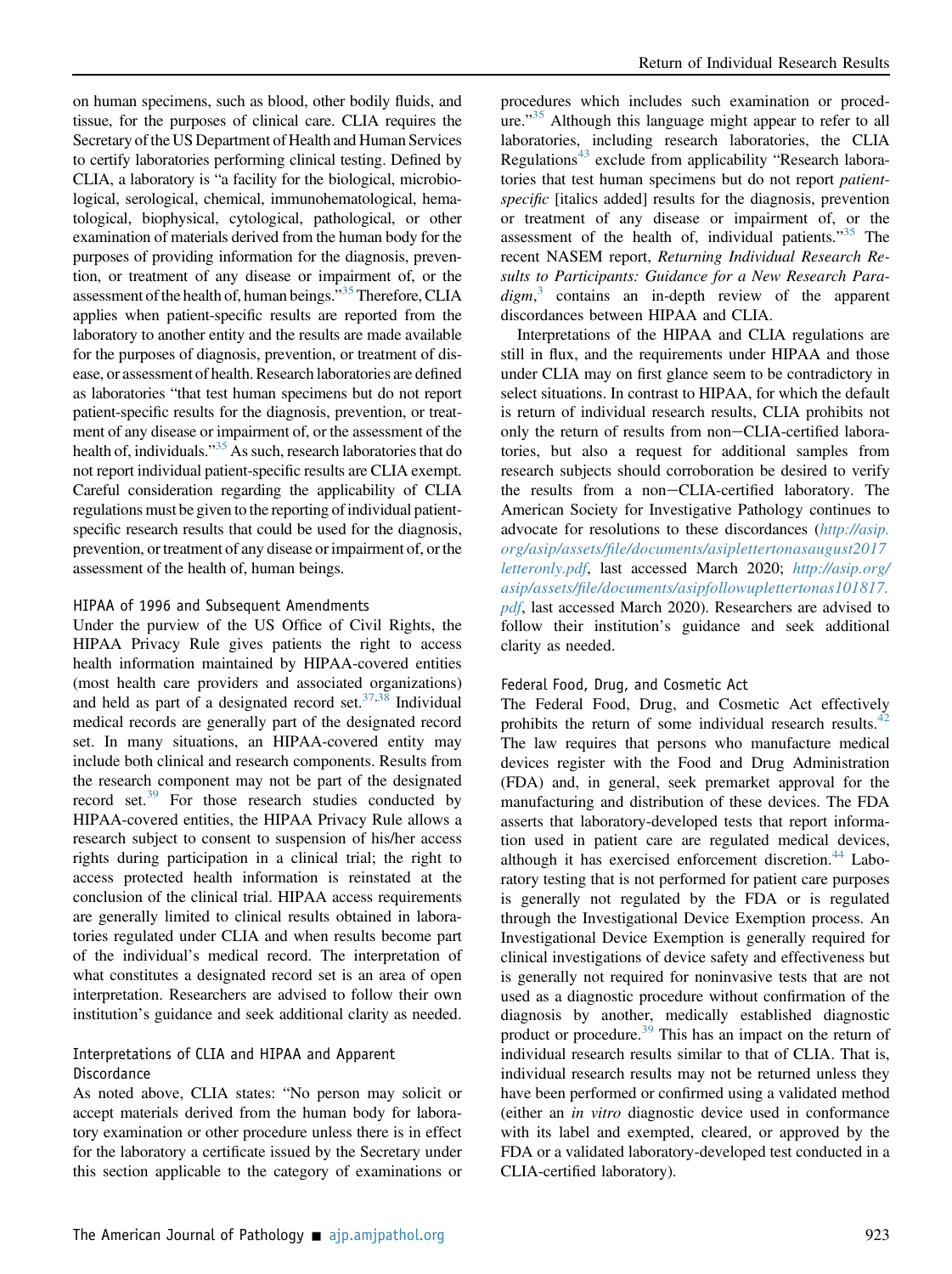#### SACHRP Recommendations

SACHRP is an advisory body chartered by the US Department of Health and Human Services and prepares advisory documents and recommendations to the Secretary of US Department of Health and Human Services, the Assistant Secretary for Health, and the Director of the Office of Human Research Protections. SACHRP communications do not constitute regulations or requirements; instead, SACHRP recommendations demonstrate the possible trajectory of future requirements.

Although the Common Rule neither expressly encourages nor prohibits the return of individual research results, SACHRP has recommended a rebuttable presumption $31$  in favor of returning individual results. The underlying principle is one of recognition and appreciation for the contributions made by research subjects with the idea that the return of individual research results may lead to increased willingness to participate. SACHRP specifically notes that research findings do not need to have clinical value because "pure intellectual curiosity of the subjects is sufficient reason to return the results absent other reasons not to return them."<sup>[31](#page-14-1)</sup> Nonetheless, SACHRP cites several reasons under which results need not be returned (ie, the presumption is rebutted):

- The identity of the research subject is not known.
- Returning the results in an ongoing study has the potential to cause bias and therefore invalidate the study.
- The clinical meaning and significance of the data are not known.
- The results are of low clinical significance.
- The validity of the results is questionable.
- The results are not actionable.
- The administrative and/or financial burden to the investigators, institutions, and/or other parties involved in the research is too high.

Because the investigator-research subject relationship is qualitatively different from that of the health care provider-patient relationship, it is difficult for an investigator to know what information would be of value for any particular individual. Some may advocate for relaying information through a physician or counselor who has a professional relationship with the individual. SACHRP, however, does not consider return of an individual's research results solely to his/her health care provider to be "return of individual results to the subject." $2^{9}$ 

#### NASEM Recommendations

The recent NASEM report, Returning Individual Research Results to Participants: Guidance for a New Research Paradigm, $3$  notes the importance of considering whether returning results would be of use or value to the research subject (assuming that it is feasible to return the research data). The report recommends considering the value of the result to the participant, which takes into account not only the test validity and clinical relevance of the data but also whether the information is of significance to the individual (eg, for reproductive decision making, financial planning, or quality-of-life concerns). The report contains examples of ways in which participant understanding of research results can be supported and includes far-reaching recommendations for future changes in oversight of non-CLIA-certified laboratories concerning the issue of return of results. It appears, however, that the implementation of these proposals is not imminent.

#### Summary

Recent recommendations from SACHRP $30,31$  $30,31$  and NASEM $3$ reflect perspectives as well as the concerns of research subjects and advocacy organizations. These recommendations recognize research subjects as both important contributors to the research process and deserving of additional information as a result of their contributions to research.

The legal and regulatory background for the return of individual research results can be confusing. HIPAA seems to assume return of at least some types of research results; however, CLIA prohibits return of research laboratory results not performed by a CLIA-certified laboratory. The Federal Food, Drug, and Cosmetic Act provides regulatory authority to the FDA but that agency seems to be exercising enforcement discretion.<sup>[44](#page-15-5)</sup>

### Research versus Clinical Laboratories - Pragmatic Considerations

In the United States, clinical laboratories are subject to stringent regulatory oversight under CLIA to ensure that tests informing medical decision making are accurate. CLIA certification is a key element of safe and effective patient care, supporting the return of the right information to the right patient. Under US law, CLIA certification must be obtained by laboratories accepting specimens that will generate information used in the care of patients or could affect medical decision making. Laboratory tests performed in CLIA-certified laboratories must meet analytic and test validity standards. In addition, CLIA-certified laboratories strive to meet clinical validity standards. Test results must be reported to the ordering physician(s) with sufficient information for proper interpretation, including false-positive and false-negative rates and levels of confidence as well as considerations of differential diagnosis. CLIA standards set a high bar for clinical care and support careful communication, allowing for appropriate incorporation of laboratory findings into the care and treatment of patients.

The maintenance of CLIA certification requires substantial ongoing investment in training, professional expertise, and administrative oversight. CLIA certification requires a substantial institutional commitment to procedures and the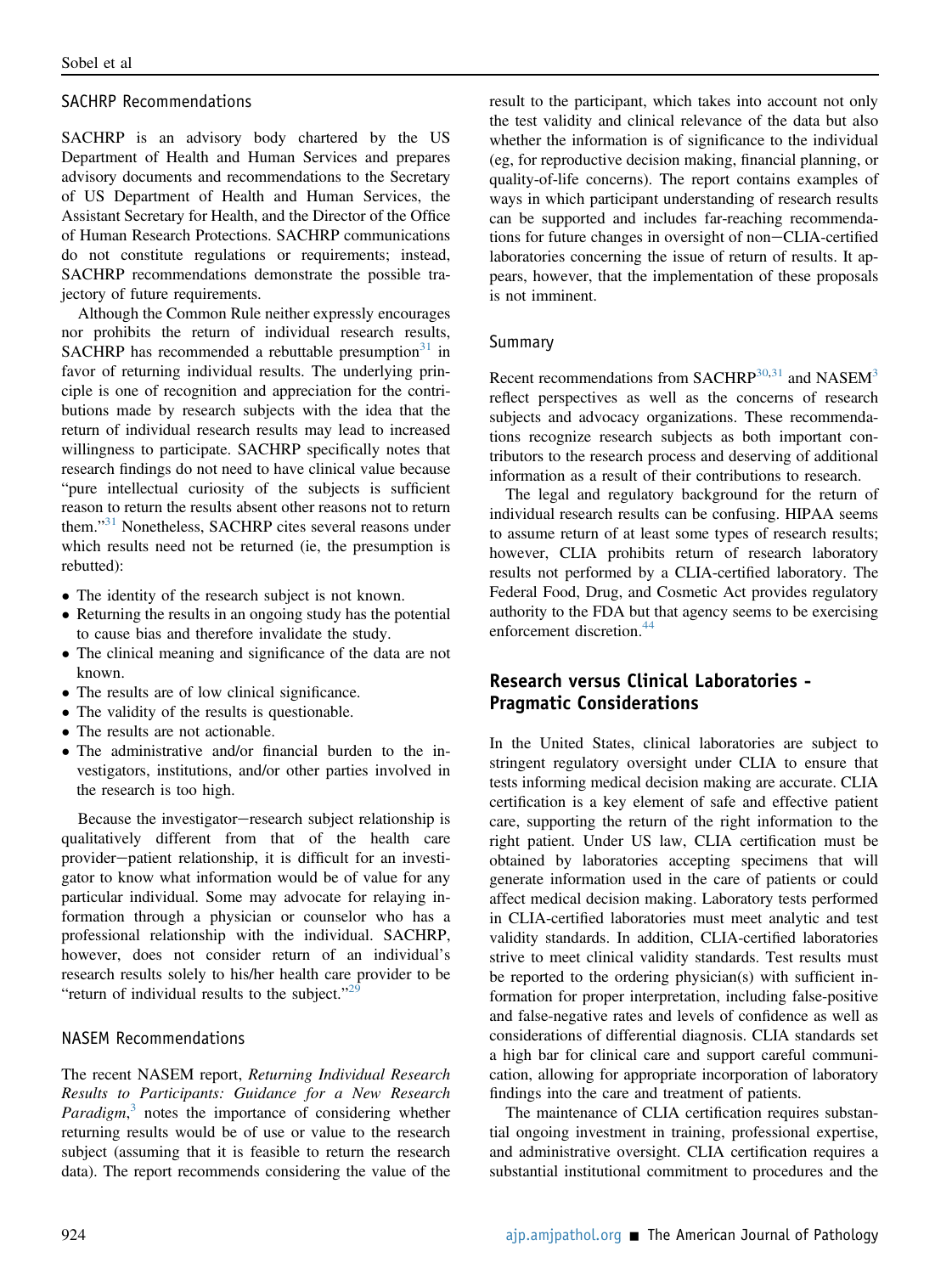infrastructure necessary to meet CLIA standards, as well as staffing and resources to meet quality control and administrative requirements.

Requirements for research laboratories differ from those of clinical laboratories. The goal of research laboratory testing is to expand the generalizable knowledge base. Research sample testing procedures are designed to accurately capture data from specimens in aggregate and may change substantially over the course of a research investigation. In many circumstances, there is no need to correlate results directly with an individual. Furthermore, the research itself may be focused on developing an improved laboratory test that must be validated in controlled clinical investigations before use in patient care; sharing nonvalidated results could lead to inappropriate treatment. The ability to conduct research on biospecimens in the aggregate is a cost-effective means of gaining knowledge. Recently, both the NIH and the National Science Foundation expressed concern about the lack of research reproducibility in preclinical research, and there are reports in the literature<sup>[45](#page-15-6)–[47](#page-15-6)</sup> estimating that more than half of preclinical research studies cannot be reproduced. Furthermore, procedures and personnel training in research laboratories are not set up to ensure the unbroken fidelity in provenance for biospecimens that are required in CLIA-certified laboratories.<sup>[8](#page-14-2)</sup> For example, biosamples and their derivatives undergo many container transfers, often manually labeled, with few or no cross-checks to ensure identity fidelity. Proficiency training of CLIA-certified laboratory personnel to ensure identity fidelity is not normally practiced in research laboratories. Also, deidentification procedures are not necessarily stringently applied in research laboratories. The rate of attribution error will be unknown in most circumstances and likely will be higher than results generated in a CLIA-certified laboratory. These findings and observations further call into question the advisability of returning individual research results generated in non-CLIA-certified laboratories. Moreover, research laboratory testing is often performed on nonidentifiable biospecimens under blinded conditions so as not to bias results. Taken together, these aspects of research laboratory testing often preclude the return of individual results to research subjects.

## Determining if Returning Individual Research Results Is Feasible/Required

As discussed above, current SACHRP recommendations support a rebuttable presumption<sup>[31](#page-14-1)</sup> favoring the return of individual research results in many situations. Much of SACHRP's discussion concerns the clinical actionability of test results; however, there is no specific regulatory framework for defining actionability. Significant discussion continues around whether actionability should be limited to clinical actionability (ie, those situations where medical

intervention can support prognosis, treatment, or quality-oflife interventions). For genetic results, the ClinGen working groups funded by the NIH have made slightly different recommendations, employing the criteria of well-established clinical interventions that are specific to the genetic disorder under consideration and that prevent or delay clinical disease, lower clinical burden, or improve clinical outcomes (including outcomes for at-risk family members).  $48$  Similar criteria have been used by the American College of Medical Genetics (ACMG). $49,50$  $49,50$  Ideally, clinical interventions would be based on high-quality evidence of efficacy, such as randomized blinded clinical trials, and in which effectiveness has been demonstrated in subsequent clinical practice. Such a high standard is seldom achieved, and it is generally necessary to make decisions based on evidence of lower quality. The recommendations made by the working groups are made in the context of returning incidental (secondary) findings from testing done in CLIA-certified laboratories, not findings from non-CLIA-certified laboratories. Researchers may also determine that a broader definition of actionability is desirable—one in which additional considerations important to research subjects are included (eg, reproductive decision making, financial planning, or quality-of-life concerns). For specific research projects, incorporating this broader definition of actionability may encourage the disclosure of additional information to research subjects.

#### Identifiable Biospecimens Analyzed in Clinical Laboratories

In general, clinical laboratory results provided by CLIAcertified laboratories should be considered validated, particularly if FDA-cleared or approved medical devices are used and the specific tests are those for which the laboratory has received CLIA approval. Given adequate resources, these results should be returned unless doing so jeopardizes the validity of the research, such as for some blinded clinical trials or observational studies in which receiving results could potentially modify participant behavior. This is further supported when the CLIA-certified laboratory includes the laboratory test as part of the designated record set and therefore individuals may request these results under HIPAA provisions. HIPAA requirements to make information available on request do not generate an obligation for either the laboratories or the investigators to proactively provide these results unless promised in the informed consent process.

Situations may arise in which a result is produced by a CLIA-certified laboratory but is not currently clinically actionable (eg, genetic data placing the subject or his/her offspring in a high-risk category for a particular disease for which there is no current prevention or treatment). It might be appropriate to return such data in the hope that they become clinically actionable in the future.

Recommendation: Investigators should return results from tests performed under a laboratory's CLIA certification provided that doing so does not undermine the integrity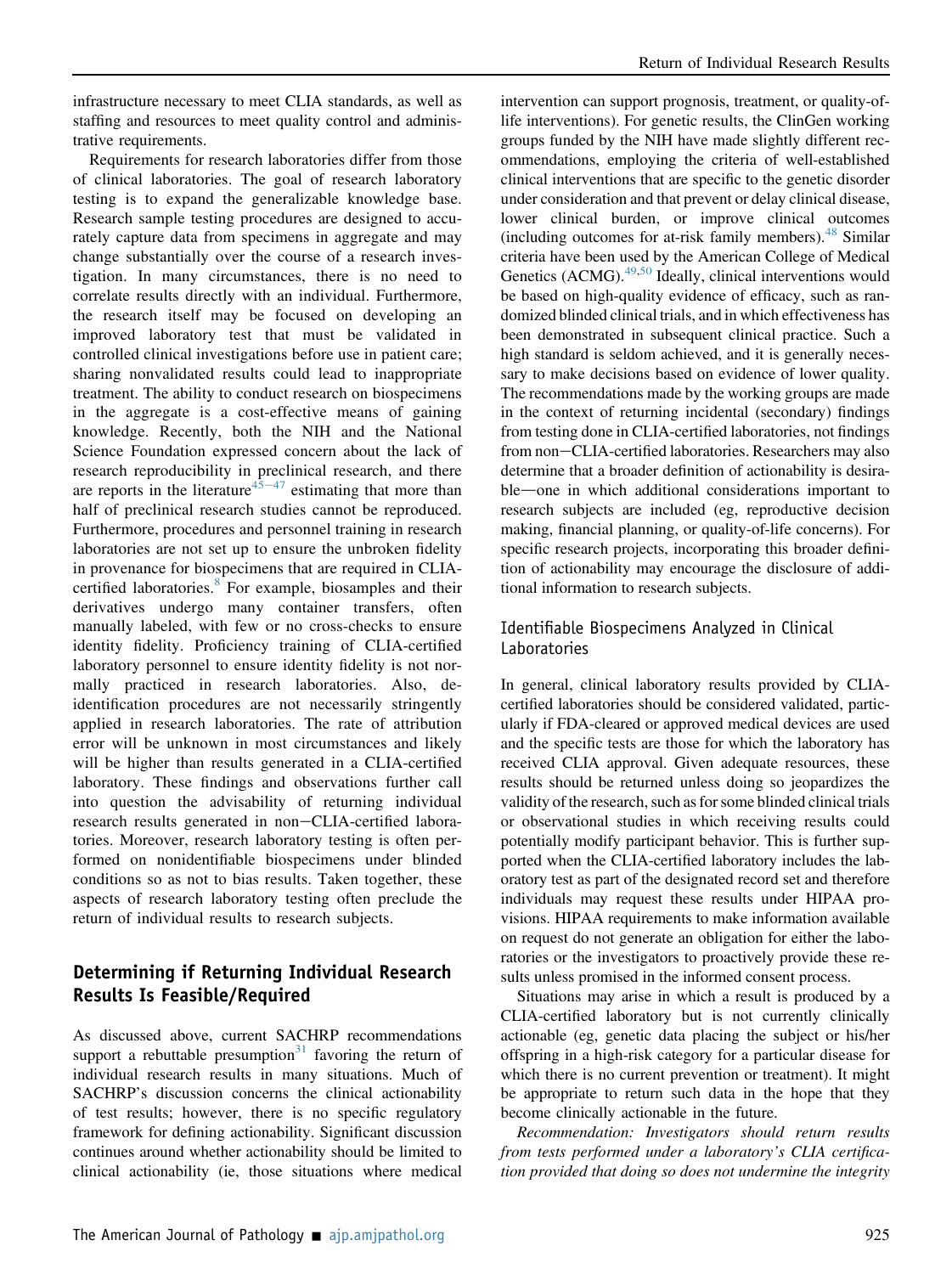of the underlying investigation and return of individual results is feasible given the resources available.

Recommendation: Investigators should not return results that are neither actionable nor validated.

Recommendation: Investigators should consider returning results that are validated but currently not clinically actionable.

#### Identifiable Biospecimens Analyzed in Research (Nonclinical) Laboratories

In contrast to CLIA-certified laboratories, most research laboratories that perform testing on human specimens do not report patient-specific results for the purposes of diagnosis, prevention, or treatment of disease. As such, research laboratories are not required to establish and document results to the standards of CLIA. The calibration and measurement units reported by CLIA-certified laboratories are strictly standardized; however, research laboratories are free to express results in units that support the specific investigation underway. Results of the same test on the same specimen from a non-CLIA-certified laboratory and a CLIA-certified laboratory may not be comparable solely because of differences in the way the results are reported. Therefore, research results generated in a laboratory that is not CLIA certified should not be used for the purposes of patient care nor reported in the patient's health record. Although the Office of Civil Rights interprets the HIPAA Privacy Law as permitting disclosure of individual research results from non-CLIA-certified laboratories (giving the research participant the option to seek confirmatory testing by a CLIA-certified laboratory and/or seek medical advice), the Centers for Medicare and Medicaid Services interprets the CLIA statute as prohibiting non-CLIA-certified laboratories from accepting specimens for testing if these results will be reported in a manner that can influence medical care. The apparent discordance between HIPAA and CLIA has led to considerable discussion about harmonizing terminology and shifting the current paradigm toward the return of individual research results in situations currently not legally permissible. From a legal perspective, however, the CLIA and HIPAA regulations are not contradictory; the HIPAA Privacy Law is not written in a way that invalidates or supersedes CLIA. In fact, the CLIA statute has the effect of making the HIPAA regulatory interpretation (to return individual research results) moot because the investigator in a non-CLIA-certified laboratory cannot release a result that was not legally obtained in the first place.

Recommendation: Only results from CLIA-certified laboratories should be reported to individual research subjects.

#### Nonidentifiable Biospecimens

Often, human biospecimens used for research purposes are anonymized or de-identified to protect the privacy and

confidentiality of research subjects. As such, investigators utilizing these biospecimens for research purposes do not know the identity of the donor, making it impossible to interpret and return individual research results.

Recommendation: Research results that cannot be interpreted at the individual level, such as results derived from anonymized or de-identified biospecimens, cannot practicably be returned by the research team.

#### Planning for Return of Research Results

#### General Parameters

It is generally the decision of the investigator and the sponsor to return results to research subjects. Consideration of which results may be returned need not be limited to, or even include, the actual results of the study; study participants may find it valuable to have results from tests performed to establish eligibility as part of the research protocol. For example, if the research is on the metabolism of a new drug, a research subject may also want to receive the results of the liver function tests performed before the study to classify the subject to a study arm. Investigators should think broadly about what constitutes a result when evaluating which results to potentially return.

In deciding whether to return research results to subjects, investigators should consider the potential value to the subject, together with the potential effects on subject behavior (eg, unblinding of a clinical study). Investigators should also consider the potential costs and benefits associated with testing in a CLIA-certified laboratory, as well as the costs associated with returning the results to subjects and safeguarding them against unintentional disclosure to unauthorized recipients. In many cases, investigators will determine that only some of the research data should be shared with subjects.

Research subjects may be interested in receiving raw data, especially when the data approximates whole-genome or whole-exome sequencing. Increasingly, there are thirdparty applications that take raw genetic data and provide interpretations to individuals; some research subjects are interested in paying for this interpretation. However, raw data provided by different laboratories may not be reported in an equivalent manner, often making it difficult for a third party to provide an accurate interpretation. Investigators should determine whether raw genetic data will be released and determine what caveats should accompany the provision of these data, with or without interpretation.

When extensive genomic testing is a component of the research, researchers should familiarize themselves with the ACMG minimum list of medically actionable genes in clinical genomic sequencing to be reported as incidental (secondary) findings (ie, unanticipated but clinically important findings).  $48,50-53$  $48,50-53$  $48,50-53$  $48,50-53$  Investigators using specimens from registries or biobanks should familiarize themselves with policies required and permitted by those entities. When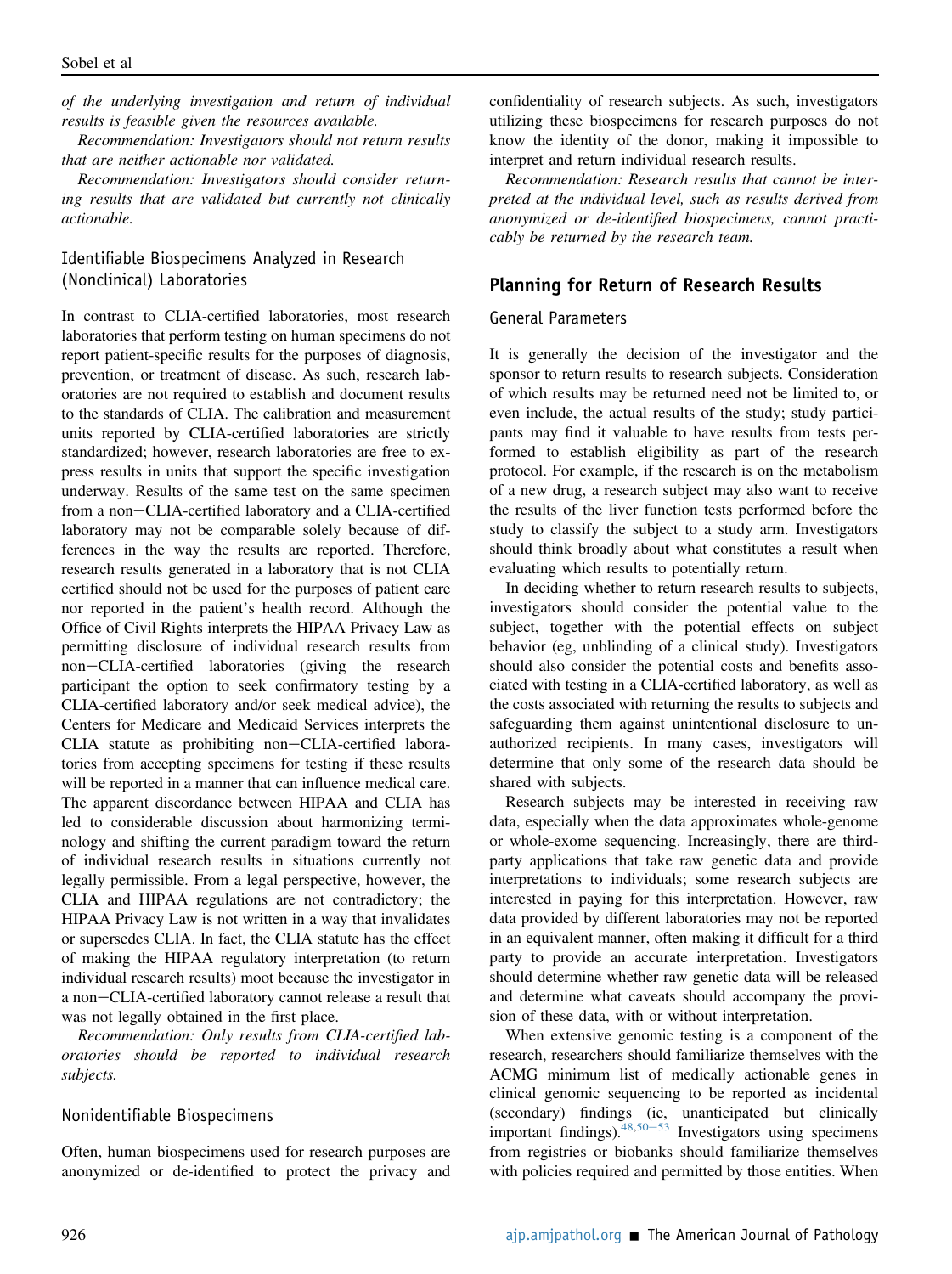research is being performed on specimens from a biobank, the investigator should understand the consent process used and any obligations placed on the researcher for return of results. Policies promulgated by registries and biobanks vary widely. Consent documents may clearly exclude return of results or, alternatively, provide detailed mechanisms for reporting research results to participants. Investigators using registries or other biobanks that have a policy to return results should determine if their institution permits forwarding of results to the honest broker and should be careful to avoid conflicts with the revised Common Rule. $<sup>2</sup>$  $<sup>2</sup>$  $<sup>2</sup>$  In such situations,</sup> researchers may want to seek advice from legal counsel or institutional resources to clearly understand the interface between the revised Common Rule and biobank policies.

Recommendation: Investigators and their associated institutions should determine which, if any, individual research results may be returned to subjects. When considering what constitutes a result, investigators may consider various testing performed during the research protocol and not solely the research data generated at the completion of the study.

Recommendation: Investigators should take into account the ACMG incidental findings list of possible genes with significant clinical impact when determining what results will be provided to individuals.

Recommendation: When using specimens from a registry or biobank, the investigator should understand and comply with the requirements of the entity as well as applicable laws and regulations.

#### Informed Consent - Honoring Research Subjects' Preferences

Research subjects should have the option not to receive results, and researchers should honor such opt-out decisions. As part of the consent and opt-out process, care should be taken to consider both expected research data and results that may indicate a medical emergency. Planning ahead and ensuring these issues are dealt with during the informed consent process greatly simplifies decision making for investigators once studies are underway. The Common  $Rule<sup>2</sup>$  $Rule<sup>2</sup>$  $Rule<sup>2</sup>$ prohibits investigators from returning individual research results to subjects without the consent of the participant; it also requires the consent of the participant if medically important research results are to be withheld. The informed consent process is the optimal opportunity for the research subject to be offered choices regarding the return of individual research results. In most basic research studies, there is no ongoing contact between the research subject and the research team. This differs substantially from clinical research, in which there are often ongoing interactions between the two parties and thus opportunities to modify the informed consent over time. In addition, the ongoing interactions that are often part of clinical research may increase the likelihood that research subjects may change their mind about receiving results and accommodations should be made to allow such changes.

Research subjects should be informed if research results and tests conducted by the investigator during the course of research are part of the HIPAA designated record set. In addition, subjects should consent to adding research results to their formal medical record, as well as communicating research results to medical professionals involved in their medical care.

The Common Rule prohibition on returning individual research results to subjects without their consent extends to secondary research. Researchers conducting secondary research must obtain the subject's specific consent to receive the secondary research results, as a broad consent used when gathering the specimen is insufficient in accordance with the revised Common Rule. $<sup>2</sup>$  $<sup>2</sup>$  $<sup>2</sup>$ </sup>

The informed consent process should not overstate to research subjects the potential value of receiving their research results. Even screening tests and treatments validated in large randomized controlled clinical trials benefit at most only a small minority of patients and have modest impact on overall mortality.

Recommendation: Research subjects must consent to the return of individual research results; investigators conducting secondary research on biospecimens must obtain the participant's consent for the return of the specific secondary research results before returning any information.

Recommendation: Research subjects should be informed if the research results will be included in their medical record.

#### Designing a Communications Plan

An IRB-approved communications plan is a critical design element for studies returning individual research results to subjects. A good communications plan need not be lengthy but should focus on establishing clear take-away messages for research subjects, including the level of uncertainty about findings and possible follow-up actions.

A well-crafted communications plan establishes limits to the investigator's obligations, which should be consistent with the available research funds to support the proposed plan. The communications plan further defines the level of organizational commitment that will support the initiative. The written plan for returning individual results is critical for organizational oversight and should be reviewed and approved by the IRB.

A protocol for returning research results to participants should specifically address the following issues:

- Content of the results to be returned.
- Timing and method for communicating results.
- Obligations of the participant to maintain updated contact information.
- Option to receive or not receive results in the informed consent process.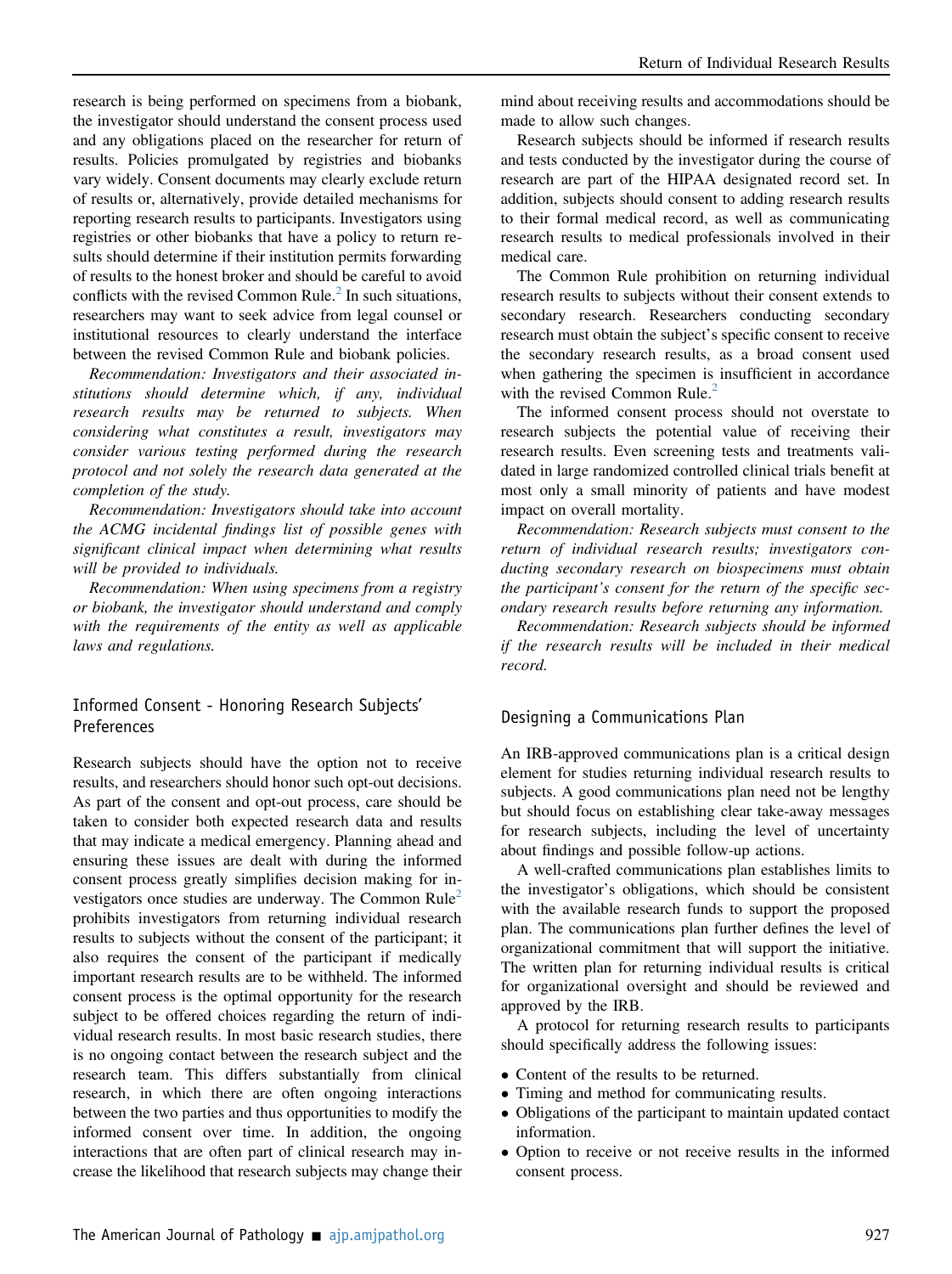- Who will communicate results and to whom.
- What will constitute a good faith effort to communicate research results?
- Any obligations (or lack thereof) for investigators to report specific findings with medical implications, including clinically relevant reportable findings as per the ACMG list of genes for which incidental findings should be considered, as well as any obligations to search for subsequent advances in scientific knowledge.
- When obligations to recontact or re-interpret research findings cease.
- Which results, if any, will become part of a designated record set (and therefore part of the medical record)?
- The level of uncertainty or caveats around the results to be provided.
- The mechanism for asking questions and receiving additional information if feasible and appropriate.

The informed consent process establishes expectations for the research subject, the investigator, and their institution. As such, it should outline roles and responsibilities for each party. A well-crafted informed consent outlines many of the protocol elements listed above, which are addressed in more detail in the remainder of this article.

Recommendation: Investigators should develop a communications plan that outlines the issues involved in returning individual results to research subjects. This plan should be approved by the IRB.

Recommendation: The return of individual research results should be discussed as part of the informed consent process and executed in a manner that supports participant understanding of the meaning, usefulness, and limitations of the results, as well as what follow-up (eg, further medical evaluation or counseling) may be required.

Recommendation: The informed consent document should establish clear expectations for the investigator, their institution, and the research subject.

#### Determining Who Receives the Results

Researchers should establish systems for returning individual research results only to those who indicated during the informed consent process their desire to receive results. The informed consent should clearly indicate who will receive the results and how the results will be communicated. When investigators return results directly to research subjects, the latter become responsible for communicating that information to health care providers, family members, and others as they deem appropriate. Reasons for returning results directly to the research subject and not the subject's health care provider include the following: research subjects are generally best positioned to determine which health care provider should receive the information; health care providers may be unclear on their obligation to follow up on research results; and some results may be seen as confidential by the research subject, especially in sensitive situations, such as mental health concerns, and other socially sensitive conditions, such as sexually transmitted diseases.

In most cases involving research laboratories, an investigator will not have the understanding of personal circumstances that might influence a subject's preference and may be concerned that, by providing results to a research subject, the researcher is engaging in the practice of medicine or establishing a health care provider-patient rela-tionship when none was intended.<sup>[3](#page-13-2)</sup> In this case, if an appropriate clinician with an established relationship with the research subject can be identified and with the research subject's consent, the identified provider may be an appropriate channel for return of research results. Research results should not be dumped on unsuspecting health care providers, particularly if they are not familiar with the types of results provided.

In rare situations, it may be appropriate to include a clause in the informed consent document, allowing research results to be returned to family members in case of the participant's death or incapacitation. This situation may occur especially in genetic research using germline biospecimens in which the research results may have implications for surviving family members.

The investigator considering the return of genetic results may want to incorporate genetic counseling into the return protocol. In such situations, the informed consent and HIPAA authorization should include the research subject's consent to disclose research results to the genetic counselor. This may involve additional expense, and adequate funding should be obtained before offering genetic counseling services.

Others to whom research results potentially could be returned include family members, guardians, and legally authorized representatives for special populations and incapacitated participants ([Considerations for Special](#page-12-0) [Populations](#page-12-0)).

Recommendation: Given that the specifications of prior Recommendations are met for return of individual research results, individual research results should be provided directly to the research subject. Results may be provided directly to health care providers, including genetic counselors, only with the participant's consent. Investigators should ensure that adequate funding supports the chosen communications plan.

#### Determining Who Communicates Research Results

The primary concern in choosing the means of communication is to ensure that research subjects understand the information being conveyed, any uncertainty or caveats, and appropriate next steps, if any, to be taken by the research subjects.

Failure to clearly communicate results to research subjects may result in misinterpretations, causing harm, such as personal distress and/or inappropriate courses of action. Communication should take into account the health literacy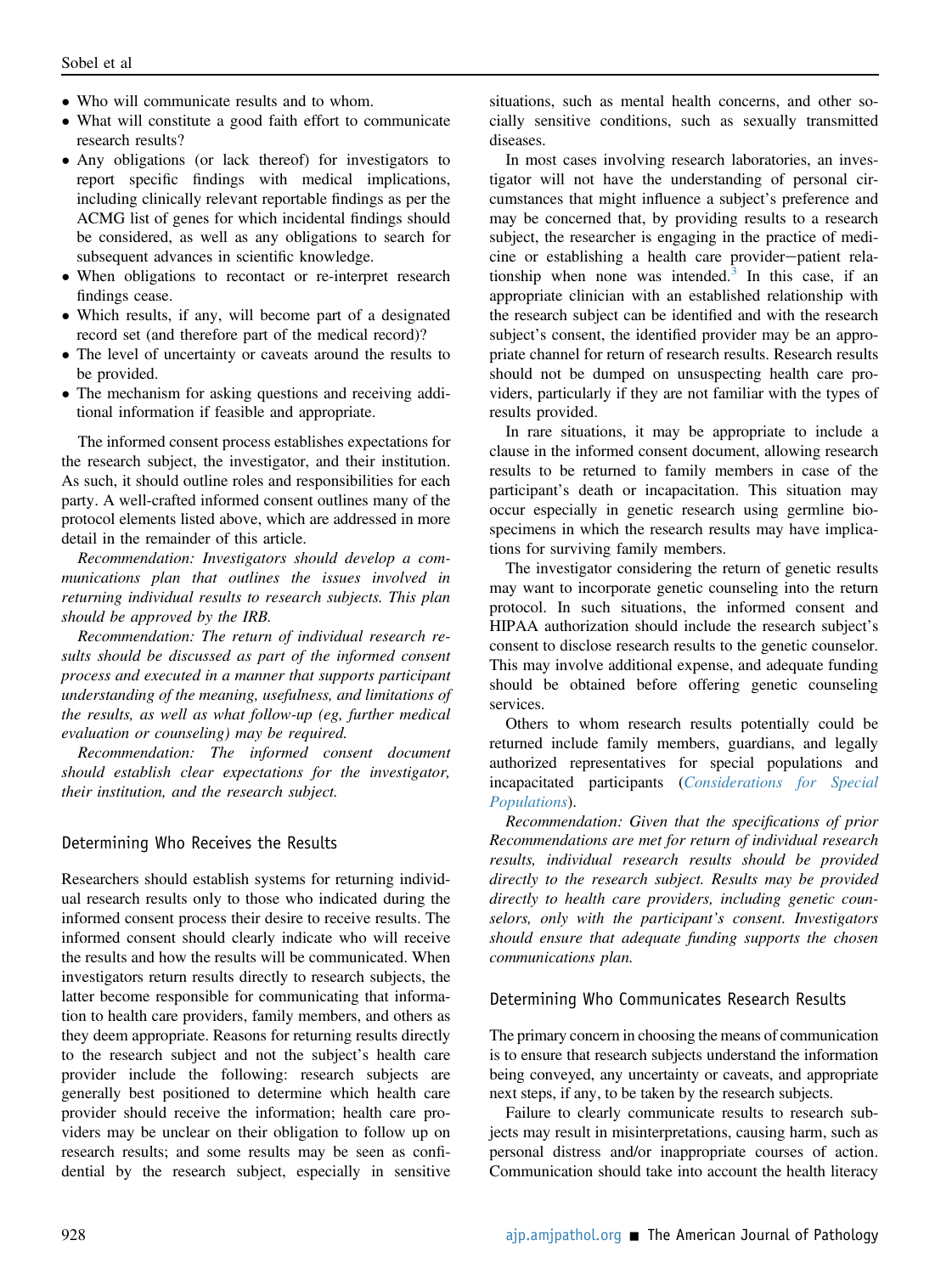of the research subject population. Once agreeing to provide individual research results, the investigator is under an obligation that may be expensive in terms of time and resources. For example, investigators may consider whether it would be helpful to use graphs, tables, reference ranges, or other tools to put the research results into context for research subjects. Such clear communication should ideally indicate both what the results mean and, just as important, what they do not mean. Clear communication regarding appropriate confirmatory testing is warranted, as is specifying the investigator's obligation, if any, to perform confirmatory testing and the research subject's next steps to obtain confirmatory testing. The recent NASEM report<sup>[3](#page-13-2)</sup> contains some excellent suggestions for supporting participant understanding of the research results being communicated.

Investigators have a variety of means available to communicate with research subjects, including in-person discussions, telephone calls, e-mail, web portals, and the postal service. Communication costs may be significant and depend on both the method of communication and who is doing the communicating. When using data from registries or similar organizations, a method of established communication may already be in place and familiar to participants, and such established vehicles for the return of individual research results are often an excellent choice. Considerations that may influence the selection of a communication method are as follows:

- Nature of the results being returned, including whether the results are covered under HIPAA privacy regulations.
- Whether return is a one-time event at the conclusion of the study or an ongoing process during the course of the research study.
- Whether the research subject may want or need to reference the data in the future.
- The size of the data file, especially in the case of raw data.
- The sensitivity of the information being returned.
- The need for interpretation of the results by clinicians and/or investigators.
- The need for follow-up counseling.
- The ease in which the communication vehicle will support clear portrayal of the results.
- The nature of the community to which results are returned and the resources available (eg, internet accessibility, comfort with technology, level of education).
- Potential language comprehension considerations.

The informed consent should address research subject responsibilities related to the return of individual research results (eg, updating contact information). Furthermore, the consent may specify what will be considered reasonable good faith efforts to communicate results and under what circumstances communication efforts will be discontinued.

The communicator should have the expertise to answer questions likely to be posed by the research subject and should operate within the scope of their professional

practice or license. Factors that may influence selection of the appropriate communicator include potential clinical actionability of the results being communicated and appropriate next clinical steps; scope of professional practice/license and expertise and ability to effectively communicate; and prior experience with communicating research results.

Recommendation: Investigators should select communication methods and resources designed to support research subjects' understanding of the results, address any uncertainty or caveats concerning the results, and outline any appropriate next steps to be taken by the research subjects. Consideration should be given to the health literacy of the subject as well as the ability of the communicator to provide the results. Furthermore, the cost of the communications plan should be consistent with available funding.

Recommendation: The informed consent process should establish the good faith efforts that will be made by the research team to communicate with the subjects and the responsibilities of all participants.

#### Timing the Return of Results

Decisions regarding the timing of the return of individual results are integral to the design of most interventional clinical trials and must thus be factored into planning of the trial, generation of the protocol, and construction of study operations manuals. Care must be taken to ensure that results are not returned in a manner that would undermine the integrity of the clinical trial by changing the behavior of the research subjects. There are many ways in which knowledge of clinical laboratory results can undermine the blinding of a clinical trial. For this reason, many trials will opt not to provide trial data to either research subjects or site investigators, except in rare circumstances, such as abnormal laboratory values pointing to a medical emergency. Plans for dealing with such results should be incorporated into study materials.

Studies on banked or registry biospecimens are generally performed well after the samples were originally obtained; it is therefore difficult in many cases to specify when data may become available to research subjects. It is important not to rush the return of results, especially if there is potential for increased uncertainty of meaning and significance with early data return. Research subjects who have provided a biospecimen may have an unrealistic expectation that data will be conveyed soon after specimen donation; the informed consent process should clarify how long the biospecimen may be held before it is considered for inclusion in a research study so that appropriate expectations are established.

With the passage of time, interpretations of data, partic-ularly genetic data, may change.<sup>[54](#page-15-10)–[56](#page-15-10)</sup> As a part of informed consent, investigators should make it clear to research subjects whether and when such changes in understanding will trigger additional disclosures to subjects, and when obligations to recontact will cease (eg, when funding ends).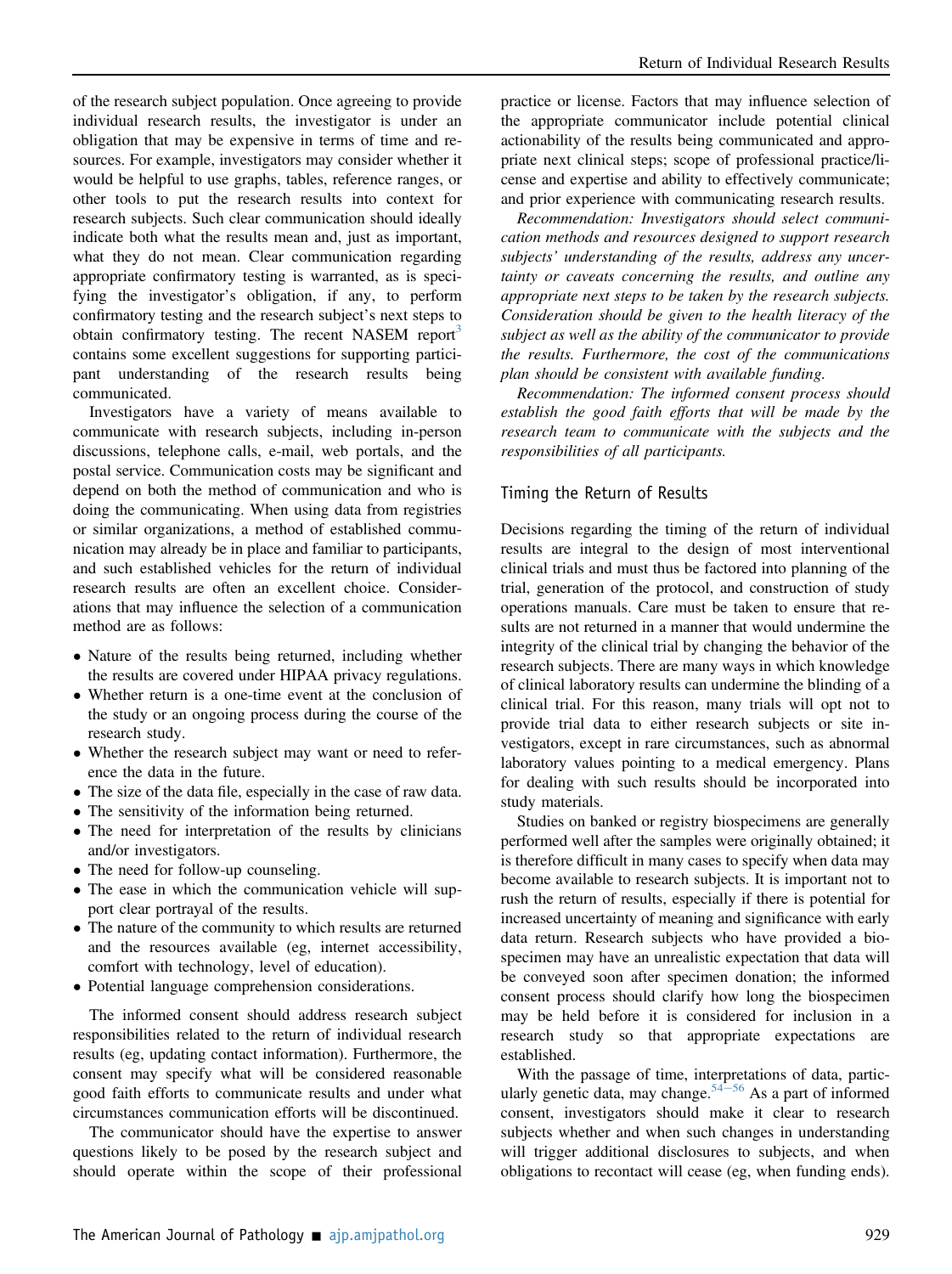As described above, the informed consent process should also establish research subject obligations, such as maintaining updated contact information to facilitate communication with the research team.

Recommendation: Investigators should clearly communicate when research subjects might expect return of their individual results and when obligations to recontact will cease. Such timing should ensure that the study itself will not be compromised.

#### Adequate Funding and Organizational Commitment

It is critical to ensure that the research protocol includes adequate funding to execute the communications plan. Organizational commitment, training resources, and logistical support are also vital elements. Researchers are not obligated to take on routine return of individual results when suitable funding has not been obtained.

Recommendation: Adequate funding, training, and organizational support must be available to meet obligations to research subjects. Investigators should carefully consider and obtain needed financial and logistical support to successfully implement the proposed return of individual results plan.

#### <span id="page-12-0"></span>Considerations for Special Populations

For purposes of this article, special populations include study participants representing two distinct catego-ries—vulnerable populations [\(Table 1](#page-2-0)) and culturally or geographically distinct populations.

The Common Rule requires that research studies include additional safeguards to protect the rights and welfare of vulnerable populations,  $57$  and it may be useful to include individuals with special expertise associated with these individuals in both the study team and IRB.

Culturally or geographically distinct populations are those groups whose ordinary cultural milieu differs from that of the general population (and typically that of the investigator). This designation may be applicable to members of indigenous populations, such as Native American, Amish, or other religious communities, or to those living in geographic isolation, such as members of highly rural communities. Vulnerable populations and those seen as culturally or geographically distinct may overlap. The safeguards required for the protection of these populations are as varied as the populations themselves.

Large-scale research projects involving biospecimens may also warrant special consideration. This may include community participation on an advisory board<sup>[58](#page-15-12)</sup> or other methods of ensuring that the interests of the research subject population are heard and appropriately accommodated.

Recommendation: When working with vulnerable or culturally distinct populations, investigators should

consider unique aspects that may impact the return of individual research results.

Recommendation: For large-scale research projects, investigators may consider ways to seek input from the research subject population.

#### Summary of Recommendations

These Recommendations are designed primarily as an educational resource for biomedical researchers to assist in navigating issues pertaining to the return of individual research results. Adherence to these Recommendations is voluntary and does not necessarily ensure compliance with all applicable regulations or a successful research or clinical outcome. These Recommendations are focused on US federal regulations; state, local, and institutional regulations have not been considered. Therefore, these Recommendations are not inclusive of all possible scenarios. Investigators should apply their own professional judgment in consultation with their institution's human subjects protection infrastructure.

#### Planning the Study and the Informed Consent Process

- 1. Investigators and their associated institutions should determine which, if any, individual research results may be returned to subjects. When considering what constitutes a result, investigators may consider various testing performed during the research protocol and not solely the research data generated at the completion of the study.
- 2. Investigators should develop a communications plan that outlines the issues involved in returning individual results to research subjects. This plan should be approved by the IRB.
- 3. The return of individual research results should be discussed as part of the informed consent process and executed in a manner that supports participant understanding of the meaning, usefulness, and limitations of the results, as well as what follow-up (eg, further medical evaluation or counseling) may be required.
- 4. The informed consent document should establish clear expectations for the investigator, their institution, and the research subject.
- 5. When using specimens from a registry or biobank, the investigator should understand and comply with the requirements of the entity as well as applicable laws and regulations.
- 6. Research subjects must consent to the return of individual research results; investigators conducting secondary research on biospecimens must obtain the participant's consent for the return of the specific secondary research results before returning any information.
- 7. Research subjects should be informed if the research results will be included in their medical record.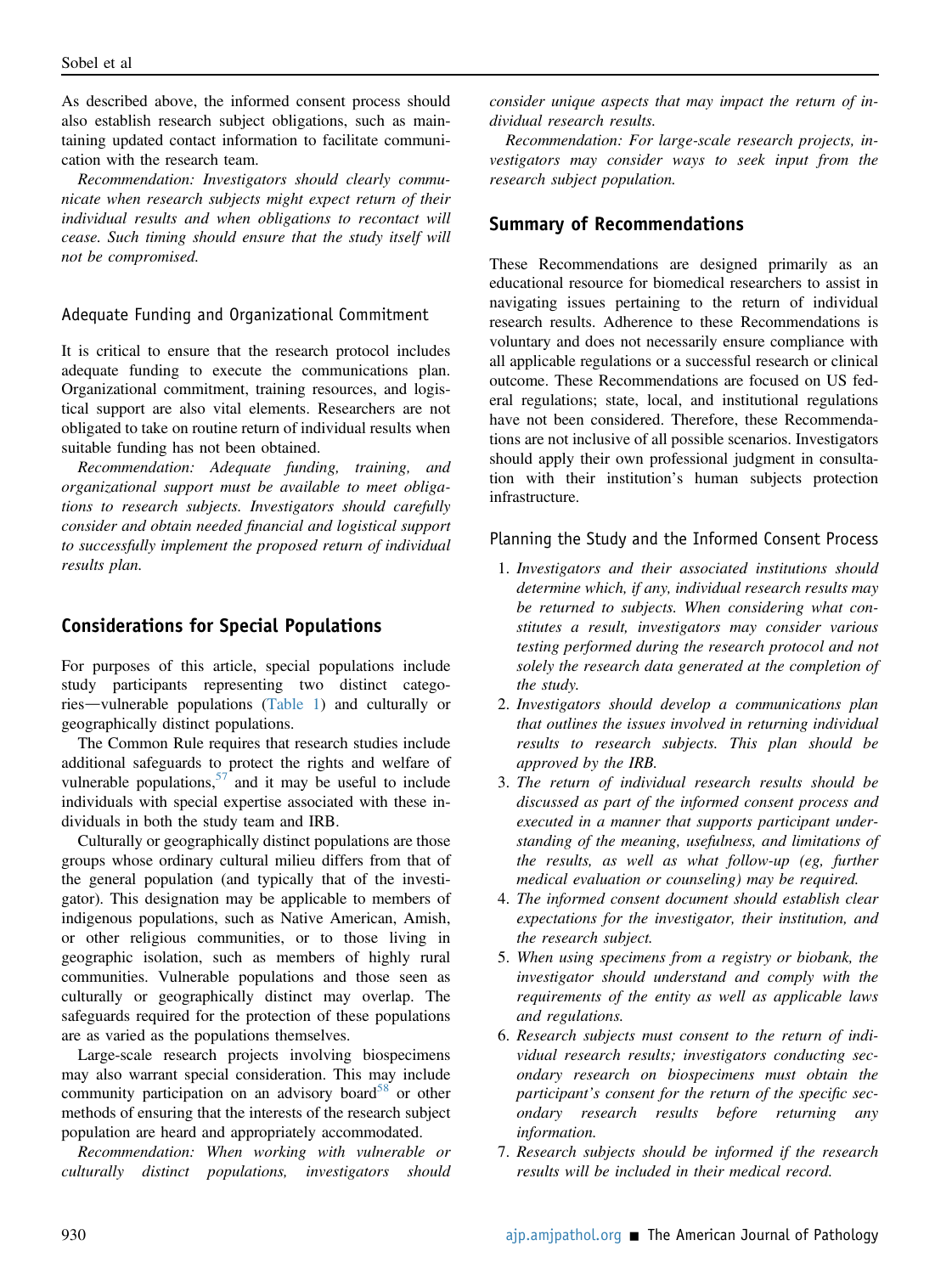- 8. The informed consent process should establish the good faith efforts that will be made by the research team to communicate with the subjects and the responsibilities of all participants.
- 9. Investigators should clearly communicate when research subjects might expect return of their individual results and when obligations to recontact will cease. Such timing should ensure that the study itself will not be compromised.
- 10. Adequate funding, training, and organizational support must be available to meet obligations to research subjects. Investigators should carefully consider and obtain needed financial and logistical support to successfully implement the proposed return of individual results plan.
- 11. When working with vulnerable or culturally distinct populations, investigators should consider unique aspects that may impact the return of individual research results.
- 12. For large-scale research projects, investigators may consider ways to seek input from the research subject population.

## Communicating Results

- 13. Investigators should select communication methods and resources designed to support research subjects understanding of the results, address any uncertainty or caveats concerning the results, and outline any appropriate next steps to be taken by the research subjects. Consideration should be given to the health literacy of the subjects as well as the ability of the communicator to provide the results. Furthermore, the cost of the communications plan should be consistent with available funding.
- 14. Only results from CLIA-certified laboratories should be reported to individual research subjects.
- 15. Investigators should return results from tests performed under a laboratory's CLIA certification provided that doing so does not undermine the integrity of the underlying investigation and return of individual results is feasible given the resources available.
- 16. Investigators should not return results that are neither actionable nor validated.
- 17. Investigators should consider returning results that are validated but not currently clinically actionable.
- 18. Investigators should take into account the ACMG incidental findings list of possible genes with significant clinical impact when determining what results will be provided to individuals.
- 19. Research results that cannot be interpreted at the individual level, such as results derived from anonymized or de-identified biospecimens, cannot practicably be returned by the research team.
- 20. Given that the specifications of prior Recommendations are met for return of individual research results,

individual research results should be provided directly to the research subject. Results may be provided directly to health care providers, including genetic counselors, only with the participant's consent. Investigators should ensure that adequate funding supports the chosen communication plan.

## Acknowledgments

The authors are members of the American Society for Investigative Pathology (ASIP) Research and Science Policy Committee (chaired by William A. Muller) and gratefully acknowledge useful discussions with other members of the committee, including the following: William B. Coleman (ASIP), Abigail Cox (Purdue University, West Lafayette, IN), Sharon DeMorrow (The University of Texas at Austin, Austin, TX), Avrum I. Gotlieb (University of Toronto, Toronto, ON, Canada), Roy Jensen (The University of Kansas Cancer Center, Kansas City, KS), Linda M. McManus (University of Texas Health Science Center, San Antonio, TX), Adeola Michael (Georgia Institute of Technology, Smyrna, GA), George K. Michalopoulos (University of Pittsburgh, Pittsburgh, PA), Carlos S. Moreno (Emory University, Atlanta, GA), James M. Musser (Houston Methodist Hospital, Houston, TX), Daniel Remick (Boston University School of Medicine, Boston, MA), Philip Vieira (California State University, Carson, CA), and Cecelia C. Yates (University of Pittsburgh School of Nursing, Pittsburgh, PA).

## References

- <span id="page-13-0"></span>1. Code of Federal Regulations: Protection of Human Subjects, title 45 CFR 46 (2018). Available at [https://www.hhs.gov/ohrp/regulations](https://www.hhs.gov/ohrp/regulations-and-policy/regulations/45-cfr-46/index.html)[and-policy/regulations/45-cfr-46/index.html](https://www.hhs.gov/ohrp/regulations-and-policy/regulations/45-cfr-46/index.html) (accessed December 2019)
- <span id="page-13-3"></span>2. National Commission for the Protection of Human Subjects of Biomedical and Behavioral Research: The Belmont Report: Office of the Secretary Ethical Principles and Guidelines for the Protection of Human Subjects of Research. April 18, 1979. Available at [http://](http://www.hhs.gov/ohrp/regulations-and-policy/belmont-report/index.html) [www.hhs.gov/ohrp/regulations-and-policy/belmont-report/index.](http://www.hhs.gov/ohrp/regulations-and-policy/belmont-report/index.html) [html](http://www.hhs.gov/ohrp/regulations-and-policy/belmont-report/index.html) (accessed December 2019)
- <span id="page-13-2"></span>3. National Academies of Sciences, Engineering, and Medicine: Returning Individual Research Results to Participants: Guidance for a New Research Paradigm. Washington, DC: The National Academies Press, 2018. Available at <https://doi.org/10.17226/25094> (accessed December 2019)
- <span id="page-13-1"></span>4. [Clayton EW, Steinberg KK, Khoury MJ, Thomson E, Andrews L,](http://refhub.elsevier.com/S0002-9440(20)30094-8/sref4) [Kahn MJ, Kopelman LM, Weiss JO: Informed consent for genetic](http://refhub.elsevier.com/S0002-9440(20)30094-8/sref4) [research on stored tissue samples. JAMA 1995, 274:1786](http://refhub.elsevier.com/S0002-9440(20)30094-8/sref4)-[1792](http://refhub.elsevier.com/S0002-9440(20)30094-8/sref4)
- 5. [Grizzle W, Grody WW, Noll WW, Sobel ME, Stass SA, Trainer T,](http://refhub.elsevier.com/S0002-9440(20)30094-8/sref5) [Travers H, Weedn V, Woodruff K, Ad Hoc Committee on Stored](http://refhub.elsevier.com/S0002-9440(20)30094-8/sref5) [Tissue, College of American Pathologists: Recommended policies for](http://refhub.elsevier.com/S0002-9440(20)30094-8/sref5) [uses of human tissue in research, education, and quality control. Arch](http://refhub.elsevier.com/S0002-9440(20)30094-8/sref5) [Pathol Lab Med 1999, 123:296](http://refhub.elsevier.com/S0002-9440(20)30094-8/sref5)-[300](http://refhub.elsevier.com/S0002-9440(20)30094-8/sref5)
- 6. Caulfi[eld T, McGuire AL, Cho M, Buchanan JA, Burgess MM,](http://refhub.elsevier.com/S0002-9440(20)30094-8/sref6) [Danilczyk U, Diaz CM, Fryer-Edwards K, Green SK, Hodosh MA,](http://refhub.elsevier.com/S0002-9440(20)30094-8/sref6) [Juengst ET, Kaye J, Kedes L, Knoppers BM, Lemmens T,](http://refhub.elsevier.com/S0002-9440(20)30094-8/sref6) [Meslin EM, Murphy J, Nussbaum RL, Otlowski M, Pullman D,](http://refhub.elsevier.com/S0002-9440(20)30094-8/sref6)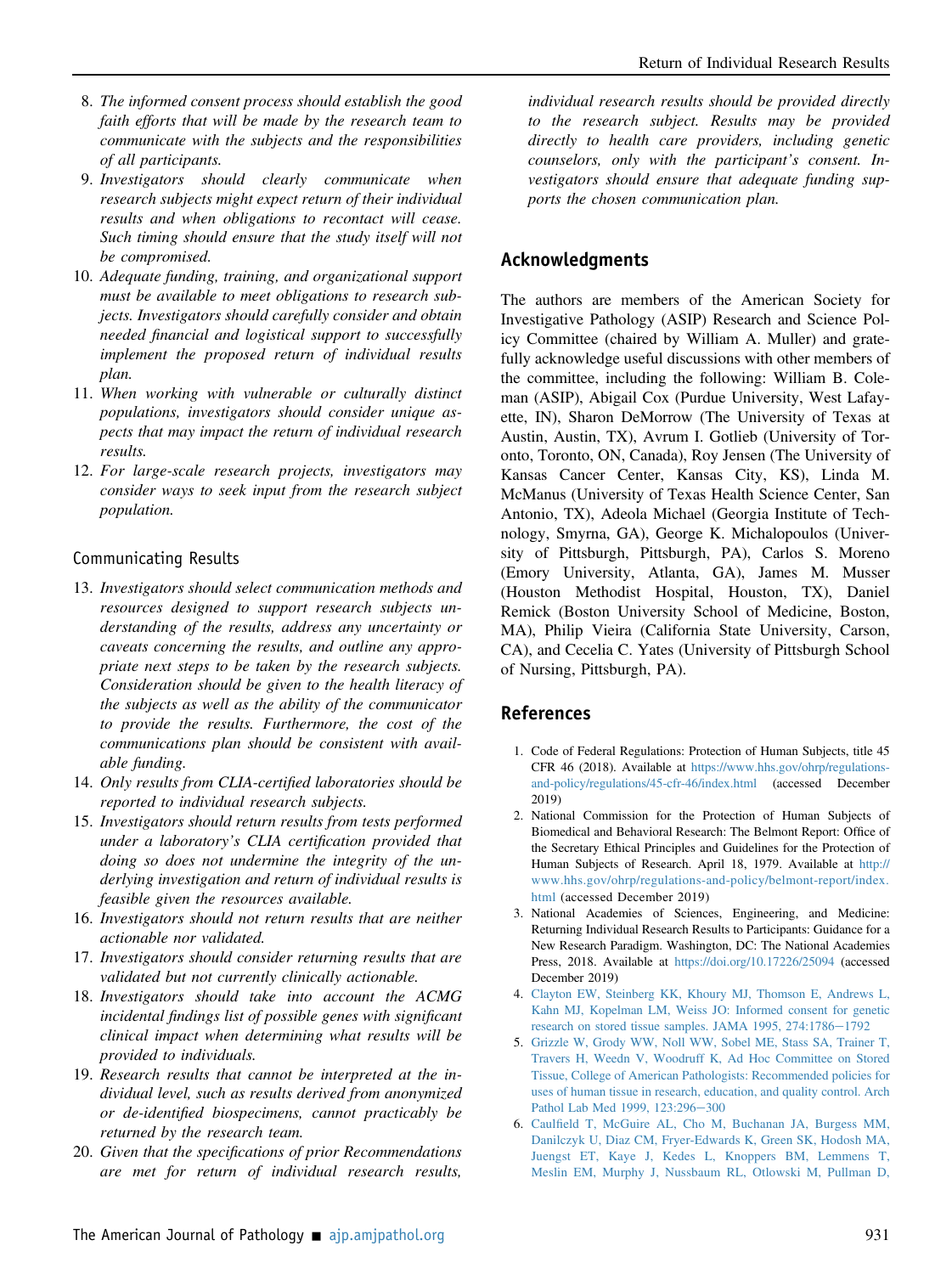[Ray PN, Sugarman J, Timmons M: Research ethics recommenda](http://refhub.elsevier.com/S0002-9440(20)30094-8/sref6)[tions for whole-genome research: consensus statement. PLoS Biol](http://refhub.elsevier.com/S0002-9440(20)30094-8/sref6) [2008, 6:e73](http://refhub.elsevier.com/S0002-9440(20)30094-8/sref6)

- 7. [Bevilacqua G, Bosman F, Dassesse T, Hö](http://refhub.elsevier.com/S0002-9440(20)30094-8/sref7)fler H, Janin A, Langer R, [Larsimont D, Morente MM, Riegman P, Schirmacher P, Stanta G,](http://refhub.elsevier.com/S0002-9440(20)30094-8/sref7) [Zatloukal K, Caboux E, Hainaut P: The role of the pathologist in](http://refhub.elsevier.com/S0002-9440(20)30094-8/sref7) [tissue banking: European Consensus Expert Group Report. Virchows](http://refhub.elsevier.com/S0002-9440(20)30094-8/sref7) [Arch 2010, 456:449](http://refhub.elsevier.com/S0002-9440(20)30094-8/sref7)-[454](http://refhub.elsevier.com/S0002-9440(20)30094-8/sref7)
- <span id="page-14-2"></span>8. [Bledsoe MJ, Grizzle WE, Clark BJ, Zeps N: Practical implementation](http://refhub.elsevier.com/S0002-9440(20)30094-8/sref8) [issues and challenges for biobanks in the return of individual research](http://refhub.elsevier.com/S0002-9440(20)30094-8/sref8) [results. Genet Med 2012, 14:478](http://refhub.elsevier.com/S0002-9440(20)30094-8/sref8)-[483](http://refhub.elsevier.com/S0002-9440(20)30094-8/sref8)
- 9. [Chan B, Facio FM, Eidem H, Hull SC, Biesecker LG, Berkman BE:](http://refhub.elsevier.com/S0002-9440(20)30094-8/sref9) [Genomic inheritances: disclosing individual research results from](http://refhub.elsevier.com/S0002-9440(20)30094-8/sref9) [whole-exome sequencing to deceased participants](http://refhub.elsevier.com/S0002-9440(20)30094-8/sref9)' relatives. Am J Bioeth 2012,  $12:1-8$  $12:1-8$
- 10. [Hull SC, Chan B, Biesecker LG, Berkman BE: Response to open peer](http://refhub.elsevier.com/S0002-9440(20)30094-8/sref10) [commentaries on genomic inheritances: disclosing individual research](http://refhub.elsevier.com/S0002-9440(20)30094-8/sref10) [results from whole-exome sequencing to deceased participants](http://refhub.elsevier.com/S0002-9440(20)30094-8/sref10)' relatives. Am J Bioeth 2012,  $12:W9-W10$  $12:W9-W10$
- 11. [Klitzman R, Appelbaum PS, Fyer A, Martinez J, Buquez B, Wynn J,](http://refhub.elsevier.com/S0002-9440(20)30094-8/sref11) [Waldman CR, Phelan J, Parens E, Chung WK: Researchers](http://refhub.elsevier.com/S0002-9440(20)30094-8/sref11)' views on [return of incidental genomic research results: qualitative and quanti](http://refhub.elsevier.com/S0002-9440(20)30094-8/sref11)tative fi[ndings. Genet Med 2013, 15:888](http://refhub.elsevier.com/S0002-9440(20)30094-8/sref11)-[895](http://refhub.elsevier.com/S0002-9440(20)30094-8/sref11)
- 12. [Ross LF, Saal HM, David KL, Anderson RR, Anderson RR,](http://refhub.elsevier.com/S0002-9440(20)30094-8/sref12) [American Academy of Pediatrics, American College of Medical](http://refhub.elsevier.com/S0002-9440(20)30094-8/sref12) [Genetics and Genomics: Technical report: ethical and policy issues](http://refhub.elsevier.com/S0002-9440(20)30094-8/sref12) [in genetic testing and screening of children. Genet Med 2013, 15:](http://refhub.elsevier.com/S0002-9440(20)30094-8/sref12)  $234 - 245$  $234 - 245$  $234 - 245$
- 13. [Bledsoe MJ, Clayton EW, McGuire AL, Grizzle WE, O](http://refhub.elsevier.com/S0002-9440(20)30094-8/sref13)'Rourke PP, [Zeps N: Return of research results from genomic biobanks: cost](http://refhub.elsevier.com/S0002-9440(20)30094-8/sref13) [matters. Genet Med 2013, 15:103](http://refhub.elsevier.com/S0002-9440(20)30094-8/sref13)-[105](http://refhub.elsevier.com/S0002-9440(20)30094-8/sref13)
- 14. [Holm IA, Savage SK, Green RC, Juengst E, McGuire A,](http://refhub.elsevier.com/S0002-9440(20)30094-8/sref14) [Kornetsky S, Brewster SJ, Joffe S, Taylor P: Guidelines for return of](http://refhub.elsevier.com/S0002-9440(20)30094-8/sref14) [research results from pediatric genomic studies: deliberations of the](http://refhub.elsevier.com/S0002-9440(20)30094-8/sref14) Boston Children'[s Hospital Gene Partnership Informed Cohort](http://refhub.elsevier.com/S0002-9440(20)30094-8/sref14) [Oversight Board. Genet Med 2014, 16:547](http://refhub.elsevier.com/S0002-9440(20)30094-8/sref14)-[552](http://refhub.elsevier.com/S0002-9440(20)30094-8/sref14)
- 15. [Jarvik GP, Amendola LM, Berg JS, Brothers K, Clayton EW,](http://refhub.elsevier.com/S0002-9440(20)30094-8/sref15) [Chung W, Evans BJ, Evans JP, Fullerton SM, Gallego CJ,](http://refhub.elsevier.com/S0002-9440(20)30094-8/sref15) [Garrison NA, Gray SW, Holm IA, Kullo IJ, Lehmann LS, McCarty C,](http://refhub.elsevier.com/S0002-9440(20)30094-8/sref15) [Prows CA, Rehm HL, Sharp RR, Salama J, Sanderson S, Van Driest SL,](http://refhub.elsevier.com/S0002-9440(20)30094-8/sref15) [Williams MS, Wolf SM, Wolf WA, eMERGE Act-ROR Committee](http://refhub.elsevier.com/S0002-9440(20)30094-8/sref15) [and CERC Committee; CSER Act-ROR Working Group, Burke W:](http://refhub.elsevier.com/S0002-9440(20)30094-8/sref15) [Return of genomic results to research participants: the](http://refhub.elsevier.com/S0002-9440(20)30094-8/sref15) floor, the ceiling, [and the choices in between. Am J Hum Genet 2014, 94:818](http://refhub.elsevier.com/S0002-9440(20)30094-8/sref15)-[826](http://refhub.elsevier.com/S0002-9440(20)30094-8/sref15)
- 16. [Weiner C: Anticipate and communicate: ethical management of](http://refhub.elsevier.com/S0002-9440(20)30094-8/sref16) incidental and secondary fi[ndings in the clinical, research, and direct](http://refhub.elsevier.com/S0002-9440(20)30094-8/sref16)[to-consumer contexts \(December 2013 report of the Presidential](http://refhub.elsevier.com/S0002-9440(20)30094-8/sref16) [Commission for the Study of Bioethical Issues\). Am J Epidemiol](http://refhub.elsevier.com/S0002-9440(20)30094-8/sref16) [2014, 180:562](http://refhub.elsevier.com/S0002-9440(20)30094-8/sref16)-[564.15](http://refhub.elsevier.com/S0002-9440(20)30094-8/sref16)
- 17. Williams JK, Cashion AK, Brooks PJ: Return of anticipated and incidental results from next-generation sequencing: implications for providers and patients. NAM Perspect 2015. Discussion Paper. Washington, DC: National Academy of Medicine. [https://doi.org/10.](https://doi.org/10.31478/201502i) [31478/201502i](https://doi.org/10.31478/201502i)
- 18. Fernandez CV, O'[Rourke PP, Beskow LM: Canadian research ethics](http://refhub.elsevier.com/S0002-9440(20)30094-8/sref18) [board leadership attitudes to the return of genetic research results to](http://refhub.elsevier.com/S0002-9440(20)30094-8/sref18) individuals and their families. J Law Med Ethics  $2015$ ,  $43:514-522$  $43:514-522$
- 19. Beskow LM, O'[Rourke PP: Return of genetic research results to](http://refhub.elsevier.com/S0002-9440(20)30094-8/sref19) [participants and families: IRB perspectives and roles. J Law Med](http://refhub.elsevier.com/S0002-9440(20)30094-8/sref19) [Ethics 2015, 43:502](http://refhub.elsevier.com/S0002-9440(20)30094-8/sref19)-[513](http://refhub.elsevier.com/S0002-9440(20)30094-8/sref19)
- 20. [Tassé A-M, Bledsoe MJ, Giepmans L, Rahimzadeh V: Legal and](http://refhub.elsevier.com/S0002-9440(20)30094-8/sref20) [ethical implications of data sharing in international biobanking](http://refhub.elsevier.com/S0002-9440(20)30094-8/sref20) [research: toward a global response. Biopreserv Biobank 2016, 14:](http://refhub.elsevier.com/S0002-9440(20)30094-8/sref20) [193](http://refhub.elsevier.com/S0002-9440(20)30094-8/sref20)-[194](http://refhub.elsevier.com/S0002-9440(20)30094-8/sref20)
- 21. [Bledsoe MJ: Ethical legal and social issues of biobanking: past,](http://refhub.elsevier.com/S0002-9440(20)30094-8/sref21) [present, and future. Biopreserv Biobank 2017, 15:142](http://refhub.elsevier.com/S0002-9440(20)30094-8/sref21)-[147](http://refhub.elsevier.com/S0002-9440(20)30094-8/sref21)
- 22. Bledsoe MJ: The fi[nal common rule: implications for biobanks.](http://refhub.elsevier.com/S0002-9440(20)30094-8/sref22) [Biopreserv Biobank 2017, 15:283](http://refhub.elsevier.com/S0002-9440(20)30094-8/sref22)-[284](http://refhub.elsevier.com/S0002-9440(20)30094-8/sref22)
- 23. [Sobel ME, Dreyfus JC: Disruptive in](http://refhub.elsevier.com/S0002-9440(20)30094-8/sref23)fluences on research in academic [pathology departments: proposed changes to the common rule gov](http://refhub.elsevier.com/S0002-9440(20)30094-8/sref23)[erning informed consent for research use of biospecimens and to rules](http://refhub.elsevier.com/S0002-9440(20)30094-8/sref23) governing return of research results. Am J Pathol 2017,  $187:4-8$  $187:4-8$  $187:4-8$
- 24. [ACMG Board of Directors: Laboratory and clinical genomic data](http://refhub.elsevier.com/S0002-9440(20)30094-8/sref24) [sharing is crucial to improving genetic health care: a position state](http://refhub.elsevier.com/S0002-9440(20)30094-8/sref24)[ment of the American College of Medical Genetics and Genomics.](http://refhub.elsevier.com/S0002-9440(20)30094-8/sref24) [Genet Med 2017, 19:721](http://refhub.elsevier.com/S0002-9440(20)30094-8/sref24)-[722](http://refhub.elsevier.com/S0002-9440(20)30094-8/sref24)
- 25. [Botkin JR, Appelbaum PS, Bakken S, Brown C, Burke W, Fabsitz R,](http://refhub.elsevier.com/S0002-9440(20)30094-8/sref25) [Gamble VN, Gonsalves G, Kost R, Leonard DGB, McGuire A,](http://refhub.elsevier.com/S0002-9440(20)30094-8/sref25) [Nichols JH, Patrick-Lake B, Wilkins CH, Zikmund-Fisher BJ:](http://refhub.elsevier.com/S0002-9440(20)30094-8/sref25) [Standardizing return of participant results. Science 2018, 362:](http://refhub.elsevier.com/S0002-9440(20)30094-8/sref25) [759](http://refhub.elsevier.com/S0002-9440(20)30094-8/sref25)-[760](http://refhub.elsevier.com/S0002-9440(20)30094-8/sref25)
- 26. Evans BJ: HIPAA'[s individual right of access to genomic data:](http://refhub.elsevier.com/S0002-9440(20)30094-8/sref26) reconciling safety and civil rights. Am J Hum Genet  $2018$ ,  $102:5-10$  $102:5-10$
- 27. [Dreyfus JC, Sobel ME: Concern about justifying the release of](http://refhub.elsevier.com/S0002-9440(20)30094-8/sref27) [genomic data as a civil right. Am J Hum Genet 2018, 103:163](http://refhub.elsevier.com/S0002-9440(20)30094-8/sref27)-[165](http://refhub.elsevier.com/S0002-9440(20)30094-8/sref27)
- 28. [Wolf LE, Beskow LM: New and improved? 21st century cures act](http://refhub.elsevier.com/S0002-9440(20)30094-8/sref28) revisions to certificates of confi[dentiality. Am J Law Med 2018, 44:](http://refhub.elsevier.com/S0002-9440(20)30094-8/sref28)  $343 - 358$  $343 - 358$  $343 - 358$
- <span id="page-14-3"></span>29. [Wong CA, Hernandez AF, Califf RM: Return of research results to](http://refhub.elsevier.com/S0002-9440(20)30094-8/sref29) [study participants: uncharted and untested. JAMA 2018, 320:](http://refhub.elsevier.com/S0002-9440(20)30094-8/sref29)  $435 - 436$  $435 - 436$  $435 - 436$
- <span id="page-14-0"></span>30. Secretary's Advisory Committee on Human Research Protections: Letter to Secretary of Health and Human Services, the Honorable Sylvia Burwell. 2016 July 21, Attachment B: Return of Individual Research Results. Available at [http://www.hhs.gov/ohrp/sachrp](http://www.hhs.gov/ohrp/sachrp-committee/recommendations/attachment-b-return-individual-research-results/index.html)[committee/recommendations/attachment-b-return-individual-research](http://www.hhs.gov/ohrp/sachrp-committee/recommendations/attachment-b-return-individual-research-results/index.html) [-results/index.html](http://www.hhs.gov/ohrp/sachrp-committee/recommendations/attachment-b-return-individual-research-results/index.html) (accessed December 2019)
- <span id="page-14-1"></span>31. Secretary's Advisory Committee on Human Research Protections: Letter to Secretary of Health and Human Services, the Honorable Sylvia Burwell. Attachment C: Return of Individual Results and Special Consideration of Issues Arising from Amendments of HIPAA and CLIA. September 28, 2015. Available at [http://www.hhs.gov/ohrp/sachrp](http://www.hhs.gov/ohrp/sachrp-committee/recommendations/2015-september-28-attachment-c/index.html)[committee/recommendations/2015-september-28-attachment-c/index.](http://www.hhs.gov/ohrp/sachrp-committee/recommendations/2015-september-28-attachment-c/index.html) [html](http://www.hhs.gov/ohrp/sachrp-committee/recommendations/2015-september-28-attachment-c/index.html) (accessed December 2019)
- <span id="page-14-4"></span>32. [Tandy-Connor S, Guiltinan J, Krempeley K, LaDuca H, Reineke P,](http://refhub.elsevier.com/S0002-9440(20)30094-8/sref32) [Gutierrez S, Gray P, Tippin Davis B: False-positive results released](http://refhub.elsevier.com/S0002-9440(20)30094-8/sref32) [by direct-to-consumer genetic tests highlight the importance of clin](http://refhub.elsevier.com/S0002-9440(20)30094-8/sref32)ical confi[rmation testing for appropriate patient care. Genet Med](http://refhub.elsevier.com/S0002-9440(20)30094-8/sref32) [2018, 20:1515](http://refhub.elsevier.com/S0002-9440(20)30094-8/sref32)-[1521](http://refhub.elsevier.com/S0002-9440(20)30094-8/sref32)
- <span id="page-14-5"></span>33. US Food and Drug Administration: The FDA Warns against the Use of Many Genetic Tests with Unapproved Claims to Predict Patient Response to Specific Medications: FDA Safety Communication (2018). Available at [https://www.fda.gov/medical-devices/safety](https://www.fda.gov/medical-devices/safety-communications/fda-warns-against-use-many-genetic-tests-unapproved-claims-predict-patient-response-specific)[communications/fda-warns-against-use-many-genetic-tests-unapproved](https://www.fda.gov/medical-devices/safety-communications/fda-warns-against-use-many-genetic-tests-unapproved-claims-predict-patient-response-specific) [-claims-predict-patient-response-speci](https://www.fda.gov/medical-devices/safety-communications/fda-warns-against-use-many-genetic-tests-unapproved-claims-predict-patient-response-specific)fic (accessed December 2019)
- <span id="page-14-6"></span>34. US Code: Clinical Laboratory Improvement Amendments of 1988, 42 USC. Available at <https://www.cdc.gov/clia/law-regulations.html> (accessed December 2019)
- <span id="page-14-7"></span>35. US Code: Clinical Laboratory Improvement Amendments of 1988, Certificate Requirement, 42 USC 263(b). Available at [https://www.](https://www.cdc.gov/clia/law-regulations.html) [cdc.gov/clia/law-regulations.html](https://www.cdc.gov/clia/law-regulations.html) (accessed December 2019)
- <span id="page-14-8"></span>36. Office of Human Research Protections: Guidance on research using coded private information or specimens. October 16, 2008. Available at [http://www.hhs.gov/ohrp/regulations-and-policy/guidance/research](http://www.hhs.gov/ohrp/regulations-and-policy/guidance/research-involving-coded-private-information/index.html)[involving-coded-private-information/index.html](http://www.hhs.gov/ohrp/regulations-and-policy/guidance/research-involving-coded-private-information/index.html) (accessed December 2019)
- <span id="page-14-9"></span>37. Code of Federal Regulations: The HIPAA Privacy Rule, Title 45 CFR 160 (2013) Available at [www.hhs.gov/hipaa/for-professionals/](http://www.hhs.gov/hipaa/for-professionals/privacy/index.html) [privacy/index.html](http://www.hhs.gov/hipaa/for-professionals/privacy/index.html) (accessed December 2019)
- <span id="page-14-10"></span>38. Code of Federal Regulations: The HIPAA Privacy Rule, Title 45 CFR 164 (2013). Available at [www.hhs.gov/hipaa/for-professionals/](http://www.hhs.gov/hipaa/for-professionals/privacy/index.html) [privacy/index.html](http://www.hhs.gov/hipaa/for-professionals/privacy/index.html) (accessed December 2019)